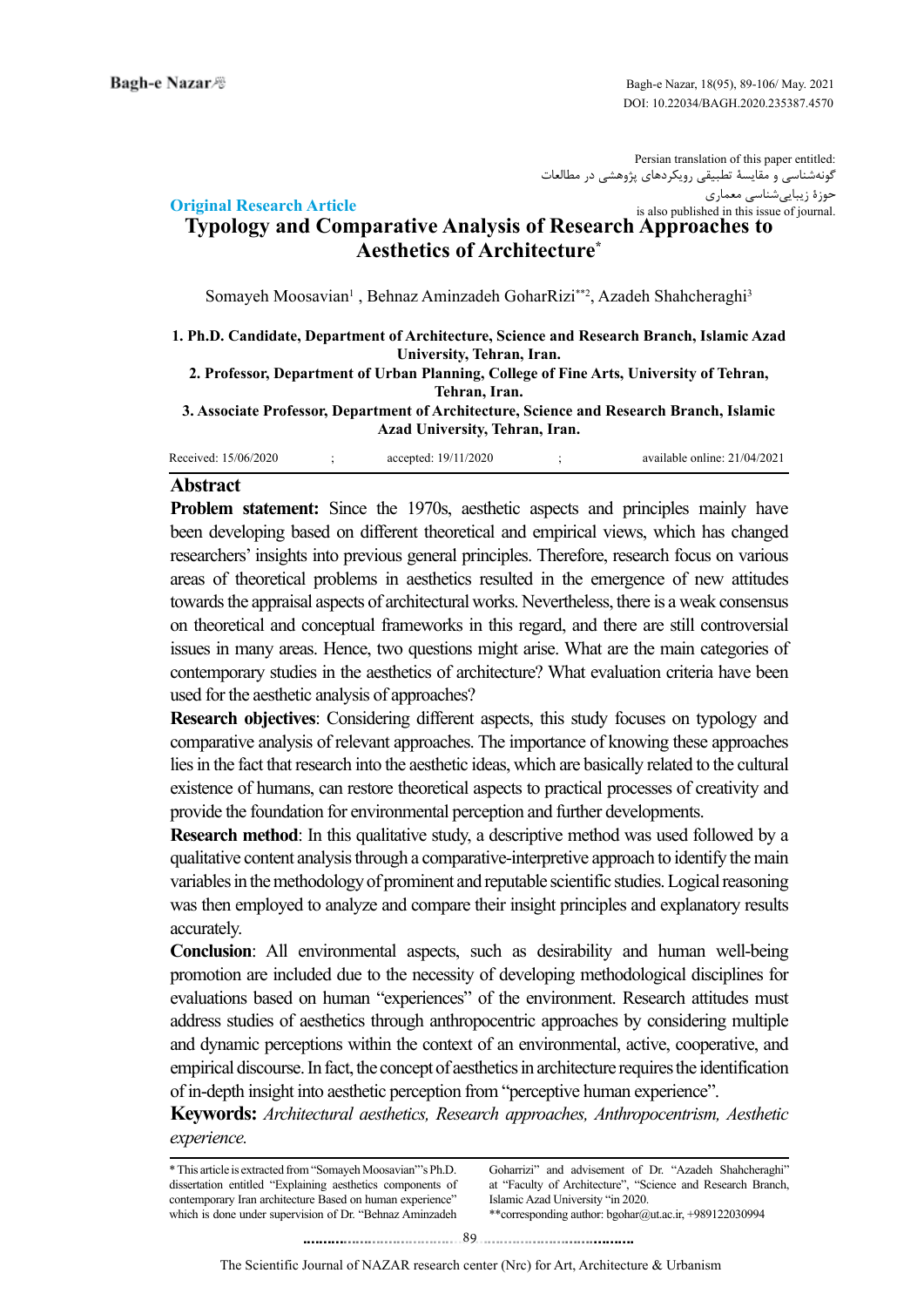## **Introduction and problem statement**

Since the late  $20<sup>th</sup>$  century, "aesthetics" has been considered a distinct field of study in the bulk of architecture research works and todays by performingan extensive role in different studies, aesthetics acts as a motivation for the fundamental transformation of concepts and theories based on a wide range of historical, cultural, and social values. In different architectural aesthetics studies, the diversity of existing attitudes has become a complicated, interdisciplinary topic that is now developing novel theoretical ideas based on an extensive area. Since the  $1970s$ , aesthetic aspects and principles have mainly been developed through different theoretical and empirical views. This has changed researchers' insights into the previous general principles and values, including the "gestalt" theory. There is now no sign of even the early studies that developed the absolute and universal concept of aesthetics in architecture used as a research context.

Research focusing on different areas of theoretical aesthetics problems resulted in the emergence of new attitudes towards various evaluation aspects of architecture, even the concepts related to "empathy" and perception of beauty that had been developed in the early  $20<sup>th</sup>$  century. However, these attitudes have now changed in modern discourses of architecture. Therefore, research attention to different areas of theoretical aesthetics problems led to the emergence of novel attitudes towards various evaluation aspects of architectural works and sociocultural roles. Nonetheless, there is a weak consensus on theoretical frameworks in this regard, and there are still controversial cases in many areas. In addition to the complexity of aesthetic perceptions and architectural evaluation as opposed to other artistic works, another problem of interest is the desirability and function of an architectural .work

Therefore, changes in researchers' attitudes have gradually set research priorities based on different approaches by focusing on sociocultural dimensions on the one hand and identifying aesthetic perception and evaluation as a distinct area on the other. In addition, studies of environmental preferences are considered self-contained subjects in aesthetics. Such studies have fundamentally explained people's emotional responses, especially the way in which perception is related to the features of architectural works. As a result, this interdisciplinary field has become the source of diversity, epistemological selections, and a distinct methodology. Nonetheless, research into the perception and evaluation of aesthetics remains still vague due to an interval of different theoretical discourses regarding the nature of aesthetics in architecture.

It is important to identify the major models affecting aesthetics research approaches to architectural design and planning. Therefore, the importance of these approaches lies in the fact that the analysis of aesthetic ideas, which are basically associated with the cultural existence of humans, can restore theoretical aspects to the practical processes of creativity. environmental perception, and further developments.

In fact, when aesthetics is considered a research attempt at analyzing a person's specific experiences, including attitudes, perceptions, emotions, and actions, the goal is to identify mental states and special activities of the mind in order to perceive how and when these states emerge as an aesthetic experience. Therefore, it is vital to identify and accept the essence of aesthetics in architecture, which usually receives little attention in terms of theoretical content. There is always confusion as to what theoretical model of aesthetics for architecture would be more comprehensive in this regard. In fact, this concept always appears to be a

............................................................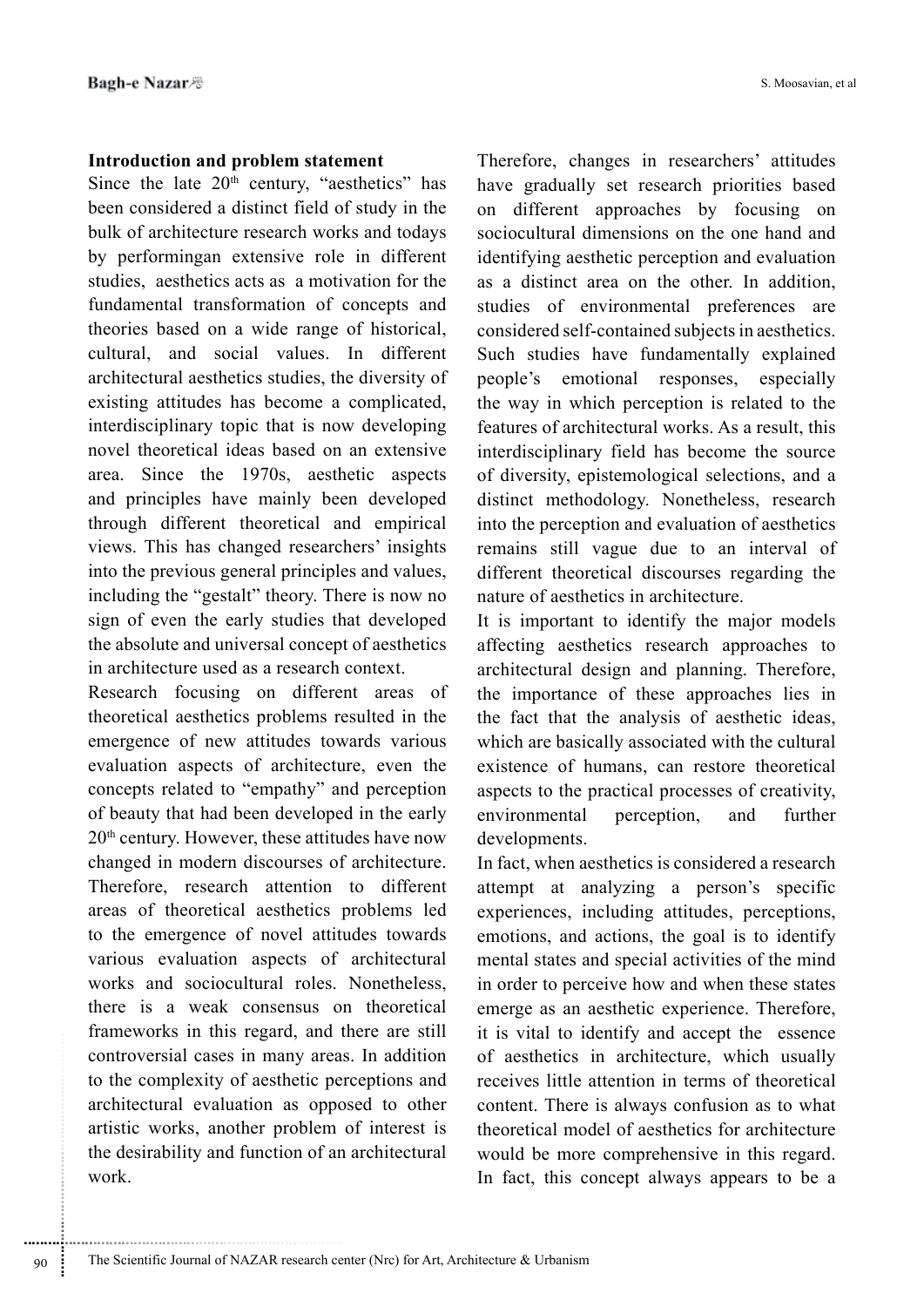vague quality that requires cohesive data for more accurate research.

Considering the importance of identifying the models affecting research approaches, this study aims to find scientific and intellectual governing systems through analysis of contemporary studies since a search system or a research paradigm orients theorizations, that include basic assumptions of science, and explain how to perceive the world. Hence, a search paradigm or system is somehow equivalent to an approach that researchers adapt to conduct studies. Moreover, research approaches and philosophical foundations of a methodology can completely affect analyses, processes, techniques, and results presented by researchers  $(Raeisi, 2016, 4-5)$ . This highlights the necessity of knowing research approaches considered an area of complicated nature. Seeking to evaluate various dimensions of aesthetics in architecture, this study aims to regularize the previous research attitudes to some extent. Therefore, analyzing the methodological conventions used in various studies and presenting different interpretations of the adopted methods can help provide a reference for the identification of different research structures in this field. Reviewing these attitudes can introduce certain discussions that can be used in the conceptual development of empirical topics pertaining to aesthetics in architecture and finally lay the foundations for identifying multiple research conventions for architectural aesthetics.

Despite different studies that have been conducted on different dimensions and criteria for aesthetics in architecture and relevant qualities, no specific methodology or theoretical framework has yet been proposed. In fact, previous studies have mainly addressed only one or a few connected dimensions of aesthetics. To put it another way, they have merely emphasized "aesthetic movements" in the history of architecture or the "cultural-environmental" foundations of aesthetic behavior. No systematic study has been conducted to deal with a series of different theories in this field. Despite the ever-increasing scientific attention to various dimensions of aesthetics in architecture, there is still a research gap; thus, the methodological analysis of these studies can help clarify future research paths.

This study addresses two questions. What are the main categories of contemporary studies on architectural aesthetics? What evaluation criteria have been used in the aesthetic analysis of research approaches?

# **Method Research**

Example is a resolution of your simple intervalsion and the set of a sumparison tables, and the criteria for re analyzed to reach the common poaches. In addition, the analytical holds of each approach were then In this qualitative study, a descriptive method was used followed by a qualitative content analysis through an adaptive-interpretive approach to identify the main variables in the methodology of prominent and reputable scientific studies. Logical reasoning was employed to accurately analyze and compare previous insight foundations and their explanatory results. For this purpose, 81 studies were identified as reputable scientific books and papers of the 1989–2017 period through Google Scholar. The research domain includes the studies that have particularly analyzed aesthetics in architecture with respect to their epistemological foundations. Therefore, the available samples were selected as the statistical population through complete enumeration. The results of such studies introduce all of the relevant studies completely to present the dialectic relationships between research variables and the adopted approach. They also open up new horizons to researchers by showing the abilities and shortcomings of research approaches. For this purpose, the studies were classified as typological comparison tables, and the criteria for each class were analyzed to reach the common goals of approaches. In addition, the analytical tools and methods of each approach were then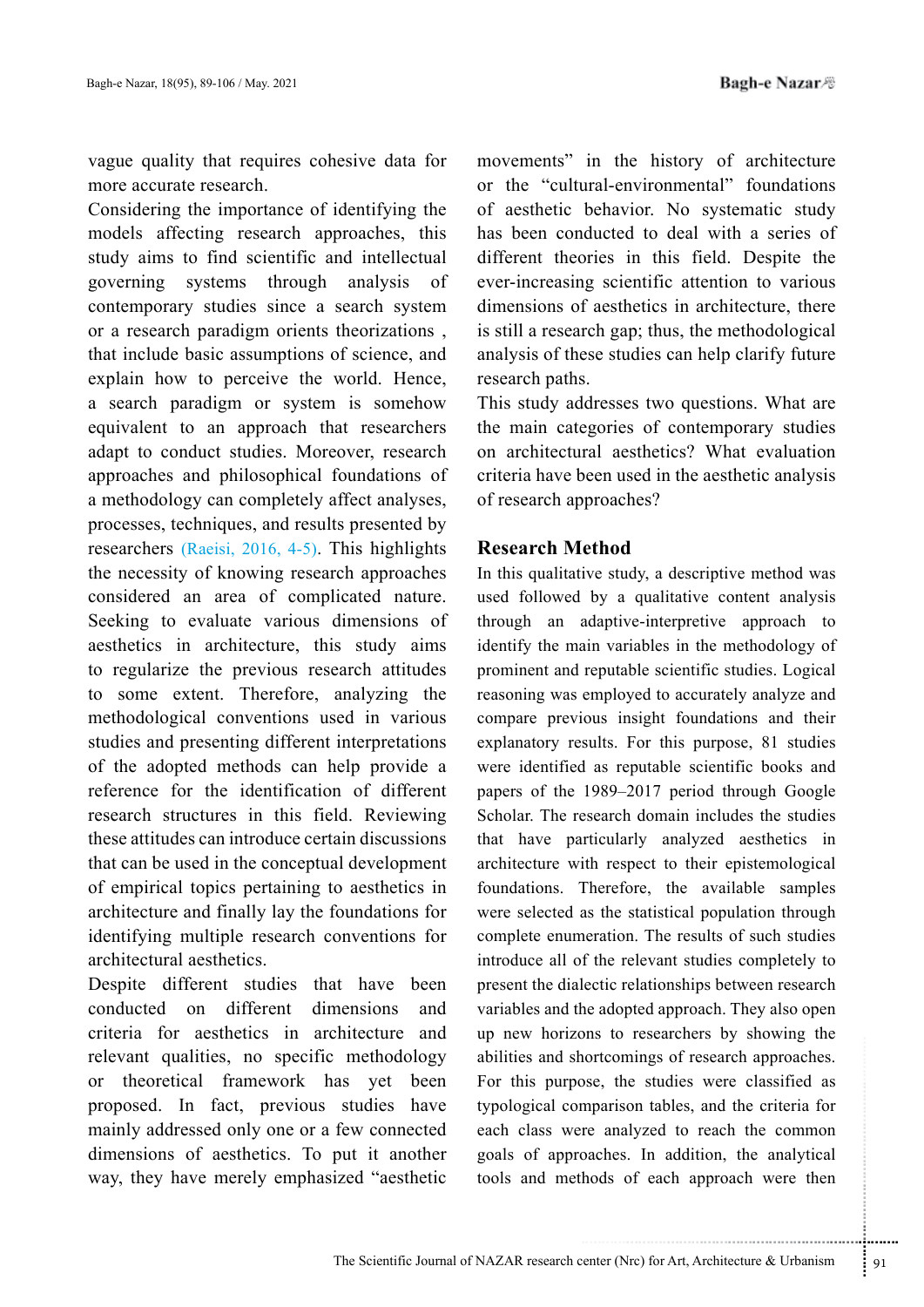analyzed. Finally, this study proposed a foundation as a "common scale" (through a hybrid method/ technique of multiple approaches) for future studies in an inferential way by proposing a discourse and convergence on the existing research conventions.

# **Theoretical Research Foundations • Typology of Research Paradigms and Approaches for Aesthetics in Architecture**

A paradigm interprets a "scientific system" as a concept of worldview and general theory, developed by humans to describe the universe, and analyzes the realm details to form the structures of thoughts and opinions as an abstract matter (Soltani, Mansouri & Farzin, 2012, 6). In fact, the concept of paradigm is considered in a specific area of knowledge to regularize the proposed thoughts and beliefs through a super-instrumental perception of paradigm with an orientation feature and a strategical nature in knowledge (Askari & Behzadfar, 2016, 196). Accordingly, the necessity of analyzing architectural aesthetics can be discussed in two aspects, the first of which is the principle that discusses "mentality" in the judgment of aesthetics, whereas the second is to develop the "theory" of architecture. Therefore, the public intellectual atmosphere now includes the concepts that have been learned from various theoretical and empirical principles (different environmental, social, cultural, psychological, and other ideas). In fact, such diverse interpretations lead to different ideas of aesthetics and perceived values; therefore, the emergence of these ideas can turn into an impetus for studies that are changing continuously. It can then be stated that the typology technique can have a differential nature to identify and classify different types in addition to helping better understand the theoretical development of paradigms and form an interdisciplinary system. Hence, studies of aesthetics in architecture can be divided into two general categories, i.e., conceptual studies and empirical studies. These two categories are simultaneously operating to progress and identify aesthetics in architecture. As a result, it is necessary to analyze the research approaches of these studies in order to determine underlying .components

#### **1- Interpretive Studies: Normative Paradigms**

Expanding different aesthetic views, this category mainly includes the studies that result from personal interpretive criteria with general importance. These interpretations of researchers through descriptivestudies analyze architectural aesthetics apart from empirical analyses based on normative theories. The relevant research approaches include 1) the philosophical approach<sup>1</sup>, 2) the functionalistic approach (which is a perspective that addresses the form-function interplay through a "functional aesthetics" view)<sup>2</sup>, 3) the ethical approach (which operates based on fundamental value principles to obtain aesthetics as commitment), and 4) the historical approach (Table 1).

### **2- Empirical Studies: Positive Paradigms**

Putting special emphasis on "environmental preferences", this category of studies on aesthetics in architecture includes the main topics of contemporary studies in the field of "perception". Research paradigms of personal preferences are among the tools for developing the perception of psychological processes used as the basis for the aesthetics choices made by humans. In fact, identifying and perceiving the factors of "perceptive experience" that lead to aesthetics or pleasure in a person refer to the studies of perception, cognition, and attitude focusing on "empirical theories" and are known as "empirical" aesthetics". This dynamic outlook has resulted in novel ideas and theories leading to aesthetic jargons and relevant problems acting as the impetus for research into the perception of form/space and its effects on the human experience. Such empirical studies are based on correlation analysis to analyze the aesthetic experience relying on personal experiences through scientific and quasi-scientific techniques  $(Lang, 1987, 120)$ . These studies seek two factors: 1) aesthetic factors leading to aesthetic

............................................................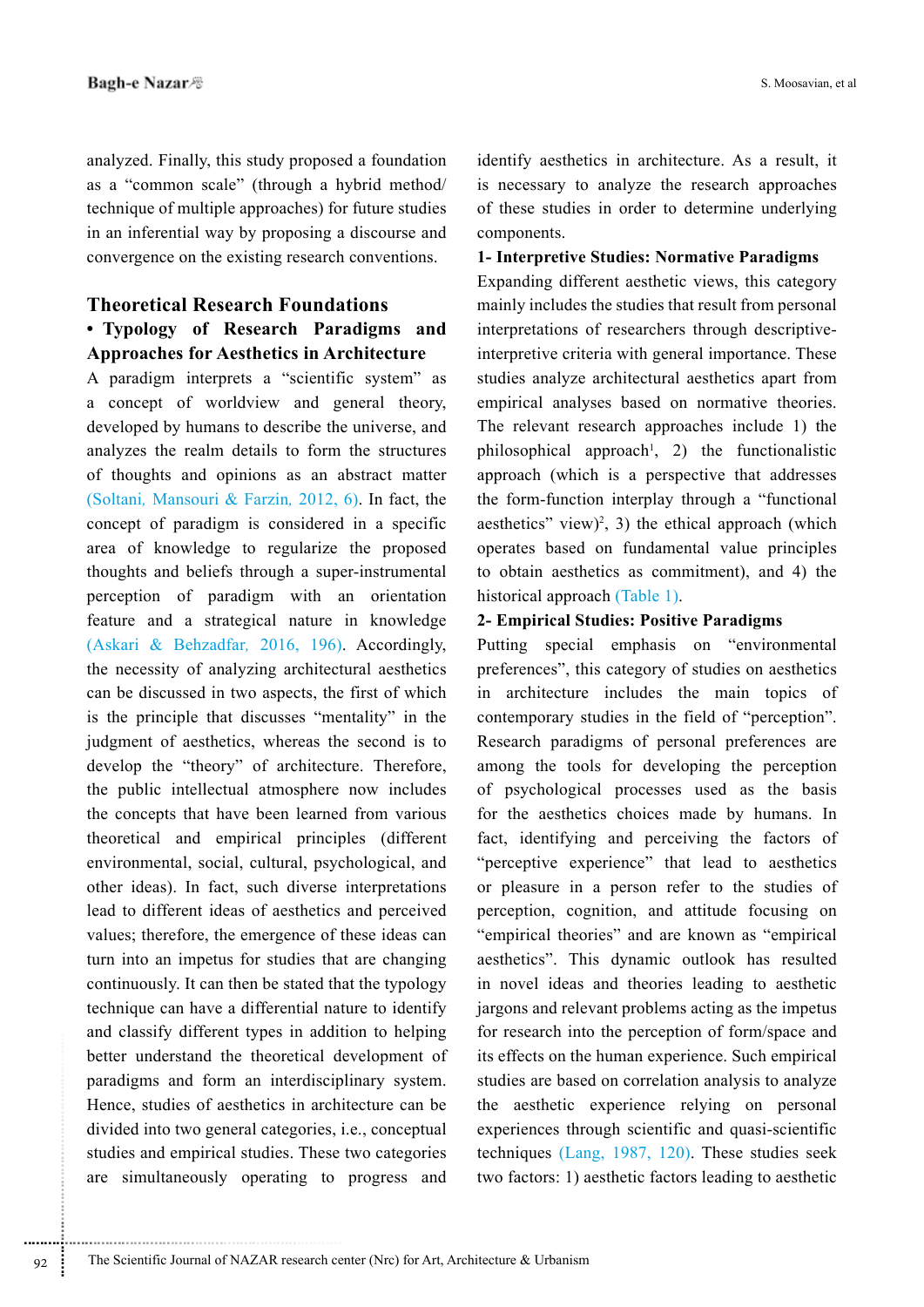| Conceptual studies of aesthetics in architecture                       |                                                           |                                                                                                              |                                        |  |
|------------------------------------------------------------------------|-----------------------------------------------------------|--------------------------------------------------------------------------------------------------------------|----------------------------------------|--|
| Approaches                                                             | <b>Theoretical views</b>                                  | <b>Cognitive indices</b>                                                                                     | Research<br>foundations                |  |
| Philosophical approach (Scruton,<br>1989; Winters, 2007)               | Interpretative/analytical<br>(based on Kant's aesthetics) | Objective and subjective criteria                                                                            | Abstract                               |  |
| Functionalistic approach (Thakur,<br>2007; Shiner, 2011; Litvin, 2015) | Interpretative/critical                                   | Formative criteria in relation to functionalistic<br>aesthetics (social/symbolic/cultural<br>considerations) | Normative                              |  |
| Ethical approach (Lagueux, 2004;<br>Illies & Ray, $2016$ )             | Interpretative/critical                                   | Value and commitment criteria for<br>(environmental/psychological) well-being<br>improvement                 | Interpretative<br>attitude<br>Personal |  |
| Historical approach (Thomas,<br>2015; Bhatt, 2000)                     | Descriptive/analytical/critical                           | Prescriptive criteria (mainly objective)                                                                     | preferences                            |  |

Table 1. Conceptual studies of aesthetics in architecture. Source: Authors.

responses and 2) differences in preferences for these factors among experts and masses. This second factor refers to subjective, physical, and behavioral reactions caused by different aesthetic factors (Liu & Chuang, 2014, 2).

Therefore, it can be stated that evaluating architectural aesthetic responses can be considered one of the important concerns of empirical researchers and can reflect specific hypotheses stating that aesthetic perception caused by psychological reactions in the human brain. In addition, human's complicated responses are generally affected by perceptive drives. Thus, the perception of aesthetics requires subjective systems for analyzing the environment, and memory systems managed to remember human experiences. Such systems could then develop through awareness, education, and society. As a result, analyzing perceptive problems as the basis for the perception of every aesthetic experience of human gains importance as a physiological or sociocultural quality introduced as the root and basis for empirical studies on aesthetics in architecture. Finally, this research category can also be introduced as two attitudes, *i.e.* cognitive and perceptual studies, known as different approaches.

#### **2-1 Cognitive Studies**

As discussed earlier, "empirical aesthetics" studies replace form-oriented (interpretive) theories by emphasizing the reactions related to symbolic, sensory, and physical aspects of architecture. Such an attitude is in conflict with the interpretations of aesthetic philosophers such as Scruton, who criticized the relativity of aesthetics. As a result, individual interpretations of architectural aesthetics were mainly suppressed by the approaches that considered environmental preferences resulting from social (ideological, political, and economic) structures. This new formulation, named "social aesthetics", resulted in the rapid proliferation of studies seeking to extract social meanings of the environment. Therefore, the logical outcome of this approach was to analyze how environmental preferences (perceptions and attitudes) would diverge among different social and cultural groups (Pitt & Zube, 1987; Hubbard, 1996).

ychological principles and processes<br>human "experiences of aesthetics".<br>hers usually use the measurement<br>d from causal relationships between<br>changes and psychological impacts.<br>the environmental aesthetics theory<br>uiring kno Therefore, the cognitive approach attributes the perception of architectural aesthetics to the outcome of human "awareness" and includes the research plans that have different impacts on aesthetic perceptions to extract comprehensive and dynamic knowledge about the effects of multiple external and individual (personal/social) factors. In fact, cognitive models are mainly affected by "applied considerations", and researchers mainly aim to develop the conceptual and theoretical frameworks that enable them to discover and describe the psychological principles and processes which justify human "experiences of aesthetics". These researchers usually use the measurement indices obtained from causal relationships between environmental changes and psychological impacts. In this regard, the environmental aesthetics theory states that acquiring knowledge on environmental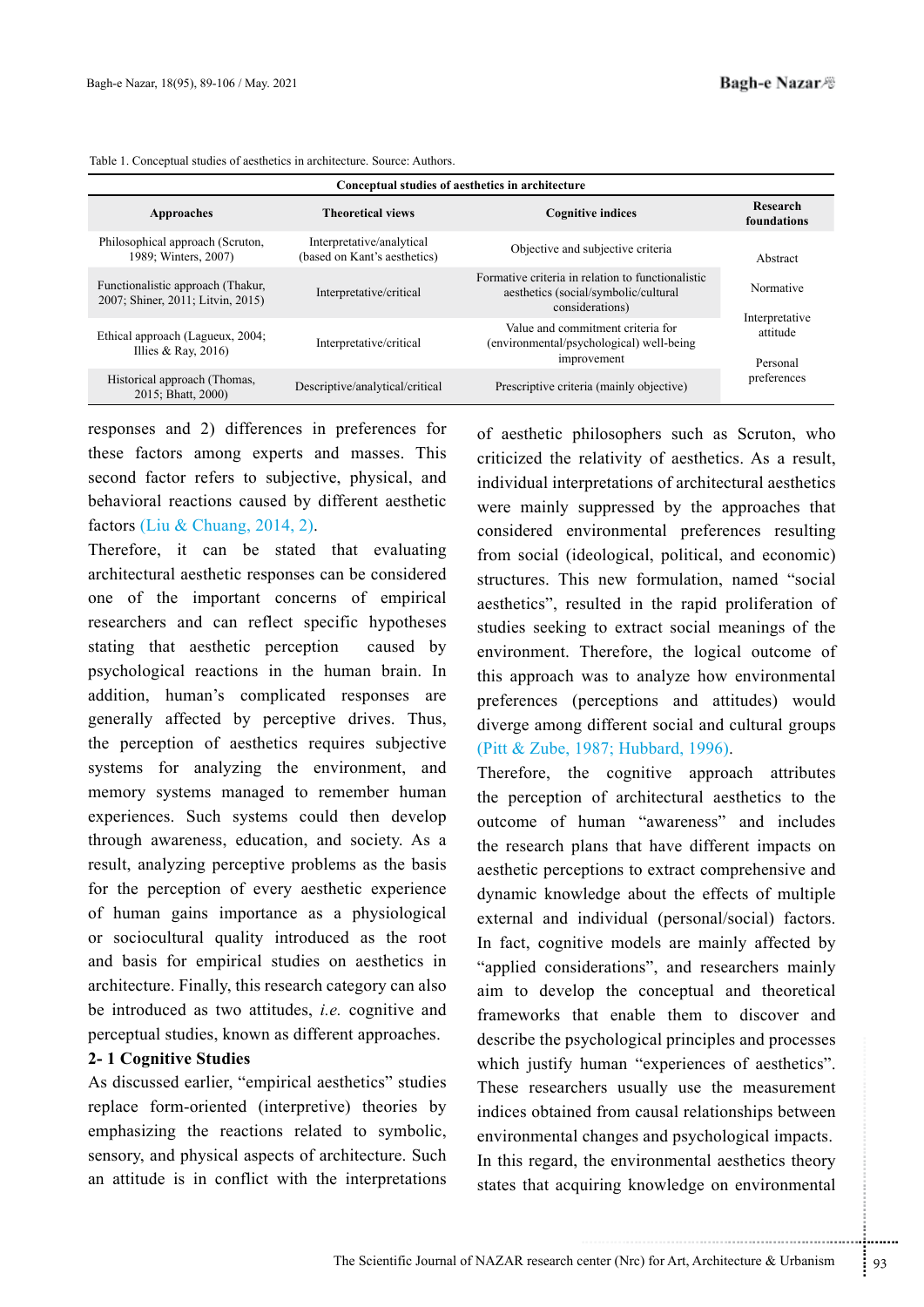functions can lead to preferences (Carlson, 2000). In fact, "cognition" in these approaches includes the intrinsic process of receiving information  $(knowledge)$  within the process of perception; therefore, perception and cognition have potential relationships with each other and with the physical personality of the environment. These probabilities result from the mutual reaction between the individual and the environment. Therefore, humans share similarities in their reactive evaluations of the environment due to ecological, cultural, and environmental conditions (Nassar, 1998, 37). Nassar's probabilistic theoretical framework  $(1997)$  explains the interplay between aesthetics and response based on the human-environment interactions and states that the human aesthetic response has probabilistic relationships, which can result in the identification of an intervening key variable in the process of perception. These responses are changeable with regard to personal views, social views, cultural experience, goal, expectation, and objective/subjective views with all different probabilities (Liu & Chuang, 2014, 2). Generally, cognitive research approaches include different other approaches: 1) the sociocultural approach<sup>3</sup>: two types of aesthetic evaluations can be discussed here, i.e. A) content evaluation  $(semantics/signs/symbols)$  and B) preference evaluation; 2) the educational approach that includes specialty-centered evaluations (differentiation between architects and non-<br>architects)<sup>4</sup>; and 3) the sustainability approach<sup>5</sup> (differentiation between architects and non- $(Table 2).$ 

### **Studies Perceptual 2- 2-**

In studies of empirical aesthetics and its nature, the main concepts have resulted in two views in the evaluation of environmental aesthetics:  $1$ ) studies of evaluations and 2) studies of preferences (assessment). In studies of evaluation, experts are generally able to objectively analyze aesthetics and translate its components into paradigms and criteria. In other words, "objectivity" and "subjectivity" have specific roles in evaluation, which is a processstudies of preferences (assessment) are generally a product-oriented procedure through judgment, score, and degree  $(Jafaraha, 2017, 96)$ . Although the evaluation approach has been dominant for a long time, it has gradually been proven that environmental evaluation and its attractiveness are affected by people's "emotional" considerations, which basically depend on the problem of "perception". Therefore, the preferences approach (priority assessment) has been used in studies ever since with respect to the problem of human perception, and environmental psychology has proposed a reference framework for most studies by analyzing the human-environment interaction  $(Galindo & Rodriguez Corraliza, 2000, 14).$ 

oriented and cognitive procedure. However,<br>
statues of preference (assessment) are generally<br>
a product-oriented procedure through judgment,<br>
score, and degree (Jafariha, 2017, 96). Although<br>
1 de voluation approach has b Considered a common research context in empirical studies, analysis of emotional processes identifies the prominent characteristics by assuming the relationship of judgments and preferences with people's psychological functions. These studies have followed two approaches: 1) identifying the major psychological advantages of relationships (interactions) with an environment of high aesthetic value (Parsons,  $1991, 2$ ) emphasizing the analysis of subjective components of human welfare to discover the relationship between evaluations and judgments of environmental preferences and other relevant emotional responses (Herzog  $\&$  Bosley, 1992; Staats, Gatersleben & Hartig, 1998). The second category is considered to include important studies. In general, approaches to these studies are as follows: 1) the information theory approach<sup>6</sup>; 2) the psychosomatic approach  $(Table 3)$ ; 3) the emotional approach<sup>7</sup> (this approach has tried to related physical/visual variables of exterior and interior architectural forms to mental attitudes and priorities and analyze the relationship between physical correlation and its emotional dimension) (Table 4); 4) the phenomenological approach<sup>8</sup> (this approach includes the empirical studies consisting of environmental phenomenology and psychology that interpret the (intellectual/emotional) concept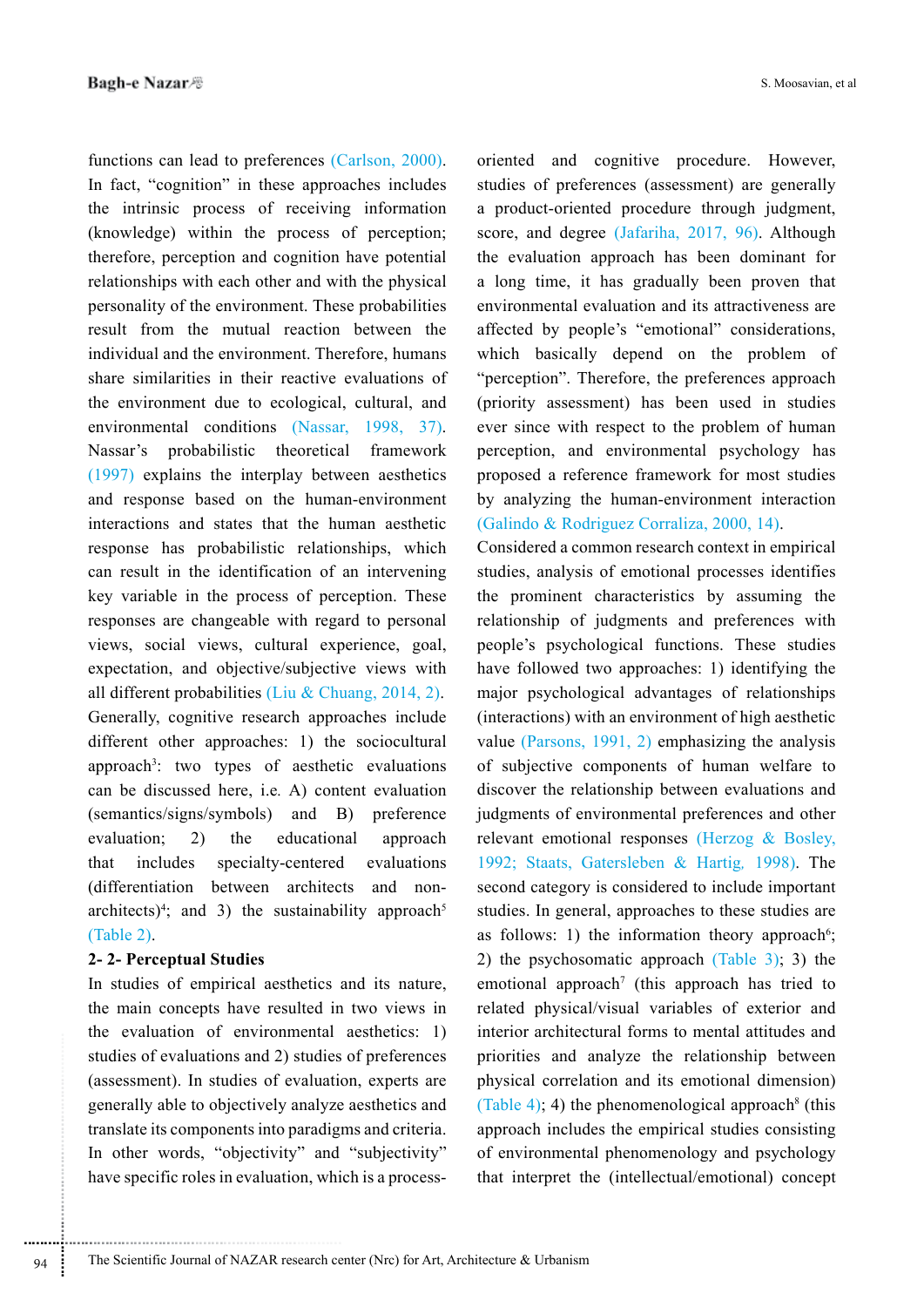Table 2. Cognitive approaches in studies of architectural aesthetics. Source: Authors.

| Approaches to cognitive studies in architectural aesthetics                                                                                                                                                                                                                                               |                                                             |                                                                                                                                                                                                    |                                                        |                                                                                                                                  |                                                                                        |
|-----------------------------------------------------------------------------------------------------------------------------------------------------------------------------------------------------------------------------------------------------------------------------------------------------------|-------------------------------------------------------------|----------------------------------------------------------------------------------------------------------------------------------------------------------------------------------------------------|--------------------------------------------------------|----------------------------------------------------------------------------------------------------------------------------------|----------------------------------------------------------------------------------------|
|                                                                                                                                                                                                                                                                                                           | <b>Approaches</b>                                           |                                                                                                                                                                                                    | <b>Theoretical views</b>                               | Cognitive<br>indices                                                                                                             | <b>Foundation of studies</b>                                                           |
| Sociocultural<br>approach<br>(Groves & Throne,<br>1988) (Purcell<br>Lamb, Peron, &<br>Falchero., 1994;<br>Purcell, Peron, &<br>Sanchez, 1998)                                                                                                                                                             | Content evaluation<br>(semantic aspects)<br>(Hubbard, 1996) | Semiology<br>Symbolic<br>metaphorical (implicit/<br>explicit meaning)<br>Customized evaluation (affected by social,<br>economic, and media processes)<br>(Mann, 1979; Groat, 1988; Saunders, 1999) | Interpretative<br>(social sciences)                    | Objective or<br>subjective<br>criteria                                                                                           | Social aesthetics<br>Quantitative methods<br>Analytical attitude<br>Public preferences |
| <b>Educational approach</b><br>Formation of environmental preferences through knowledge structures<br>in a society based on education and culture<br>(Galindo & Hidalgo, 2005; Danaci, 2015, 2012; Mahdavinejad,<br>Bahtooei, Hosseinikia, Bagheri, Motlagh & Farhat, 2013; Uzunglu,<br>2012; Mako, 2012) |                                                             | Interpretative-<br>analytical<br>(specialty-<br>orientation<br>evaluations)                                                                                                                        | Awareness,<br>cognition, and<br>experience<br>criteria | Specialty-orientation<br>(Groat, 1982; Purcell &<br>Nassar, 1992)<br>People's evaluation of a<br>single subject based on         |                                                                                        |
| <b>Sustainability approach</b><br>Relation with environmental awareness in ecology and relation with<br>aesthetics principles<br>(Kquofi & Glover, 2012; Roeser, 2013; Fazel & Shakarami, 2014)                                                                                                           |                                                             | Analytical-<br>interpretative                                                                                                                                                                      | Value and ethics<br>criteria                           | age (Devlin, 1994),<br>gender (Stamplll, 1999),<br>social class (Wilson, 1996),<br>and geographical and cultural<br>similarities |                                                                                        |

Table 3. Empirical research approaches to studies of architectural aesthetics. Source: Authors.

| Information-theory and psychosomatic approaches to studies of architectural aesthetics                                                                                                                                                                                                                                                                                                                                                                                             |                   |                                                                                                                                                             |                                                                                                                                                                                                                                    |                                            |                                 |
|------------------------------------------------------------------------------------------------------------------------------------------------------------------------------------------------------------------------------------------------------------------------------------------------------------------------------------------------------------------------------------------------------------------------------------------------------------------------------------|-------------------|-------------------------------------------------------------------------------------------------------------------------------------------------------------|------------------------------------------------------------------------------------------------------------------------------------------------------------------------------------------------------------------------------------|--------------------------------------------|---------------------------------|
|                                                                                                                                                                                                                                                                                                                                                                                                                                                                                    | <b>Approaches</b> |                                                                                                                                                             | <b>Theoretical views</b>                                                                                                                                                                                                           | <b>Cognitive indices</b>                   | <b>Foundation of</b><br>studies |
| The experience-<br>oriented form theory<br>(Moles, 1966)<br>Gestalt psychology<br>The visual<br>Information-theory<br>perception theory<br>approach<br>(Arnheim, 1977;<br>Grütter, 1987)<br>1. Entropy index <sup>9</sup> (Minai, 1993)<br>2. Formative aesthetics (variables: A.<br>visual complication; B. order: unity and<br>transparency; C: spatial variables: openness<br>and decoration) (Liu & Chuang, 2014, 3)                                                           |                   | Analytical-<br>Interpretive<br>Gestalt analysis<br>of form and<br>expression (visual<br>perception)                                                         | Objective<br>Expressive quality of form                                                                                                                                                                                            | Quantitative method<br>Analytical attitude |                                 |
| Psychosomatic Approach<br>1- Berlyne: Aesthetics and psychobiology, (1971)<br>General principles of people's aesthetic behavior in relation to the<br>environment; the relation between excitement level and environmental<br>structure (psychological-physical, ecological, structural, and social<br>nature); character, motivation, and individual <sup>10</sup> (Lang, 1987, 211)<br>2- Comparing complexities and preferences of environmental aesthetics<br>(Wohlwill, 1976) |                   | Analysis of<br>emotional<br>responses and<br>voluntary-<br>exploratory<br>activities<br>Analysis of a<br>person's mental<br>and biological<br>manifestation | Motivational dimensions<br>of behavior and features<br>of environmental impetus;<br>variables: novelty-<br>familiarity; complexity-<br>simplicity; sustainability-<br>changeability (Galindo<br>& Rodriguez Corraliza,<br>2000, 15 |                                            |                                 |

through descriptive experience and quality of .aesthetics

Smith based the architectural aesthetics componemts on analytical frameworks. He considered the mechanisms such as evolutionary theory, biology, and neuropsychology that involved

onces. By expanding philosophical<br>copes about the circumstance<br>ious architectural experience, he<br>intuition and insight (Smith, 2003);<br>ne neuro-aesthetics-approach<sup>11</sup> (this<br>dicated to the studies of neurological<br>enter (Nrc aesthetics responces. By expanding philosophical perception scopes about the circumstance of unconscious architectural experience, he considered to intuition and insight (Smith,  $2003$ ); (Table 5). 5) the neuro-aesthetics-approach<sup>11</sup> (this approach is dedicated to the studies of neurological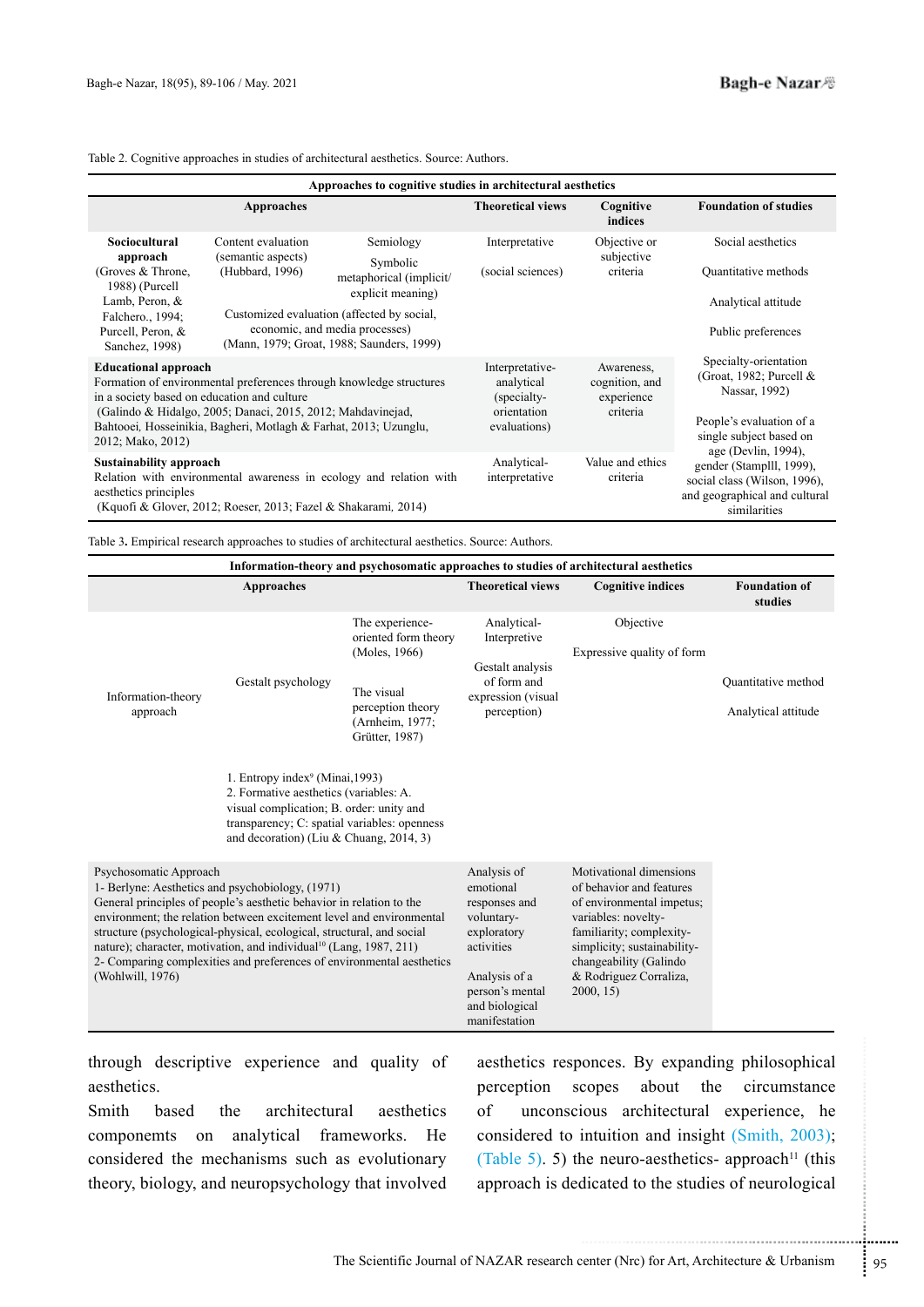|  |  |  | Table 4. Emotional approaches to studies of architectural aesthetics. Source: Authors. |
|--|--|--|----------------------------------------------------------------------------------------|
|  |  |  |                                                                                        |

| <b>Studies</b>                                                                       | <b>Emotional evaluation of physical/spatial</b><br>components of architecture in an emotional/<br>perceptual approach               | <b>Foundations of studies</b>                                                                                                                                   |  |
|--------------------------------------------------------------------------------------|-------------------------------------------------------------------------------------------------------------------------------------|-----------------------------------------------------------------------------------------------------------------------------------------------------------------|--|
| (Herzog $\&$ Bosley, 1992)                                                           | Emotional evaluation of unknown urban places                                                                                        | Studies by Russell (1987)                                                                                                                                       |  |
| Nikpour<br>(Ghomeshi,<br>&<br>Jusan, $2012$ )<br>(Ghomeshi & Jusan, 2012)            | Analysis of cognitive properties of façades based on<br>physical aspects of buildings and dependent variables                       | Emotional evaluations and reactions to the<br>environment through two main components: 1-<br>enjoyment (emotional value); 2- stimulation (effect)<br>intensity) |  |
| (Weber & Schnier & Jacobsen,<br>2008)<br>(Gjerde, 2010)<br>(Jennath & Nidhish, 2016) | Visual effects of architectural forms and aesthetics<br>judgments                                                                   | (Russell & Mehrabian, 1978; Russel, 1980; Russel<br>& Pratt, 1980; Russel, Ward & Pratt, 1981; Russel &<br>Lanius, 1984)                                        |  |
| (Alp, 1993)<br>(Liu & Chuang, 2014)                                                  | Aesthetic components and responses to interior spaces                                                                               | 2. General methods for evaluating the generality<br>of<br>architectural elements through subjective                                                             |  |
| (Stamps III, 1995)                                                                   | Stimulation criteria for environmental preferences                                                                                  | evaluation criteria and quantitative methods of<br>measuring perceptive/emotional content and people's                                                          |  |
| (Bishop, 2007, 65)                                                                   | Aesthetic reactions to architecture through the analysis<br>of evaluation models (preferences through difference or<br>familiarity) | preferences                                                                                                                                                     |  |

Table 5. Phenomenological approaches to studies of architectural aesthetics. Source: Authors.

| <b>Studies</b>                                                              | Analysis of architectural aesthetics experience in a<br>phenomenological approach                                                                                                                                                                                                   | <b>Foundations of studies</b>                                                                                                                                                                            |  |
|-----------------------------------------------------------------------------|-------------------------------------------------------------------------------------------------------------------------------------------------------------------------------------------------------------------------------------------------------------------------------------|----------------------------------------------------------------------------------------------------------------------------------------------------------------------------------------------------------|--|
| The Architecture of<br>Happiness<br>(Debottom, 2009)                        | It presents an aesthetic feature as certain concepts, including<br>discipline, balance, subtlety, and cohesion and presents self-<br>identification through philosophical and psychological attitudes<br>and the mechanisms hidden behind unconscious reactions of<br>architecture. | Evaluating the emotional content of<br>architectural space<br>Assessing an individual's emotional experience<br>Anthropocentrism<br>Emphasizing the concept of empathy in the<br>perception of aesthetic |  |
| The dynamics of delight<br>(Smith, 2003)                                    | It analyzes the value of aesthetic experience and causal<br>explanations of theoretical enjoyment and emphasizes the<br>qualitative aspects of form and space by presenting subjective<br>tools to improve environmental preferences.                                               | Mainly qualitative analyses in field conditions<br>(through open-ended questions)<br>Importance of aesthetic quality<br>Descriptive-interpretative attitude<br>Experience-oriented                       |  |
| (Bohme, 1993; 2017)                                                         | Expanding the concept of aesthetic atmosphere in architecture                                                                                                                                                                                                                       | Nonobjective                                                                                                                                                                                             |  |
| (Bermudez, 2017; 2015;<br>2013; 2012; 2011)                                 | Wonderful (unusual) experiences of architecture                                                                                                                                                                                                                                     |                                                                                                                                                                                                          |  |
| (Pallasma, 2015);                                                           | Emphasizing the sensory/physical experience in aesthetic                                                                                                                                                                                                                            |                                                                                                                                                                                                          |  |
| (Hall, Gomez & Pallasma)<br>1993); (Mallgrave, 2010);<br>Pérez-Gómez, 2016) | perceptions                                                                                                                                                                                                                                                                         |                                                                                                                                                                                                          |  |

processes in human's behavior or neurological steps in the aesthetics experience such as emotional or cognitive variables) (Mallgrave & Goodman, 2011, 343): (Table 6).

# **Discussion**

Architectural studies mainly have an interdisciplinary view on their approaches to aesthetics. Based on a wide range of research conventions, there is a general emphasis on identifying research strategies adopted from other sciences because all conventions rely on their special epistemology. Moreover, aesthetic principles are given different meanings through a special epistemology and are perceived through different theoretical frameworks. Aesthetic concepts were accompanied by an interpretation of objective aesthetics in early studies, and the formative approach was considered a prominent paradigm in those studies through a general evaluation of visual priorities in a paradigm. In fact, this type of interpreter-based evaluations suffered from the uniqueness of an implicit nature in their assumptions. Gradually, the development of more

............................................................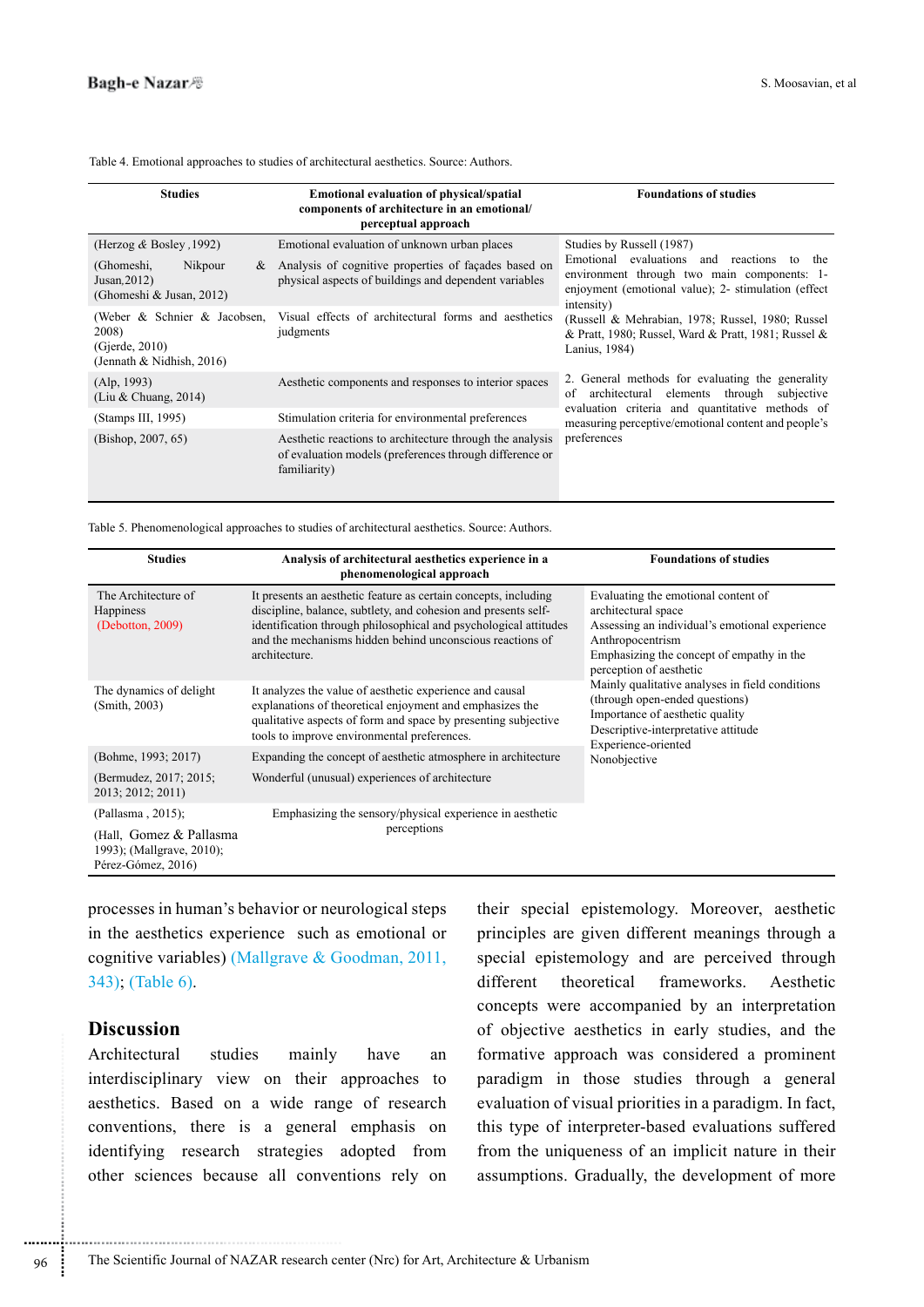| <b>Studies</b>                                                              | Analysis of emotional experience in architectural aesthetics<br>through a neurological approach                   | Research goals                                                                                 |  |
|-----------------------------------------------------------------------------|-------------------------------------------------------------------------------------------------------------------|------------------------------------------------------------------------------------------------|--|
| (Parsons, 1991)                                                             | Parsons attributed dimensions of aesthetic experience to<br>physiological change for the first time ever.         | Emotional evaluation, emotional content, and<br>cognitive processes of architectural impetuses |  |
| (Tsutsumi & Sasaki, 2007)                                                   | Evaluating the sense of aesthetics through the form of roof                                                       | Analyzing behavioral reactions<br>Achieving neurological processes and visual/                 |  |
| (Vartanian, Navarrete,<br>Chatterjee, Fich, Leder,<br>Modroño & Skov, 2013) | Effects of form and height of the roof and skylines in aesthetic<br>judgment and decisions of avoidance/proximity | sensory correlations in the brain<br>Assessing the emotional experiences of<br>architecture    |  |
| (Vannucci, Gori & Kojima,<br>2014)                                          | Analyzing spatial sequence and its effects on aesthetic<br>judgments in an intercultural form                     | Quantitative analyses in a special field and<br>laboratory conditions                          |  |
| (Bittermann & Cificioglu,<br>2016)                                          | Color effect and visual perception of architecture                                                                |                                                                                                |  |

Table 6. Neurological approaches to studies of architectural aesthetics. Source: Authors.

complicated studies resulted in the emergence of perceptual concepts. As a result, attention shifted from sheer reliance on visual signs of architecture to perception of the relationship between an aesthetic object (architectural work) and a perceiver. After that, the problem of expressing a public feeling of satisfaction came into view based on environmental perceptions. At the same time, this problem resulted in objectivity/subjectivity polarization discussions to mislead attention from developing interpretative models based on researchers' personal interpretations. In this regard, different research paths emerged.

Hence, to answer the research questions, it is necessary to state that the main research categories of architectural aesthetics are 1) theoretical sciences and 2) empirical sciences. From a public standpoint, these two areas seek two major goals rooted in distinct specialized contexts: 1) academic nature for the development of theoretical frameworks to explain the concept of aesthetics and 2) relative acquisition of some objective/ subjective indices for user evaluation of judgments on architectural works. Generally, knowing the preferences of architectural works in these two areas can express an instance of evaluation analysis classified as cognitive and/or emotional models. These studies present an interpretative or empirical instrument for perceiving the states related to an individual's mental function. They mainly try to perceive the qualitative features of a place by analyzing people's responses. Therefore, the

resultant evaluations are used as an analysis unit to develop different types of predictor models for objective/subjective qualities of the environment.

Therefore, research approaches are mainly employed to discover the reflection of one or multiple variables in evaluations (based on a researcher's interpretation type or user judgments) by using two scales as evaluation criteria: 1) a descriptive scale in interpretative studies which mainly deal with spatial configuration and physical/mental features of visual perceptions; 2) empirical scales. These are also classified as two categories: 1) value scale of cognitive studies showing that the evaluation of aesthetic qualities of the environment from the perspective of space users in order to determine the public preferences in a common sociocultural context; 2) emotional scale in perceptual studies that are mainly used to measure an individual's emotional reactions.

Id be mentioned that interpretative<br>size the analysis of aesthetics based<br>theoretical views with respect to<br>e of "judgment". As aesthetics is<br>subjective topic, an interpretative<br>lers a researcher's position to be<br>enter a r Regarding the answer to the second research question, it can be stated that the criteria for architectural aesthetic evaluation are affected by two conceptual elements: 1) judgment and 2) experience. Judgment is a structural evaluation of experiences between minds. It is affected by many processes and factors. To further explain this matter, it should be mentioned that interpretative studies emphasize the analysis of aesthetics based on different theoretical views with respect to the importance of "judgment". As aesthetics is an inherently subjective topic, an interpretative method considers a researcher's position to be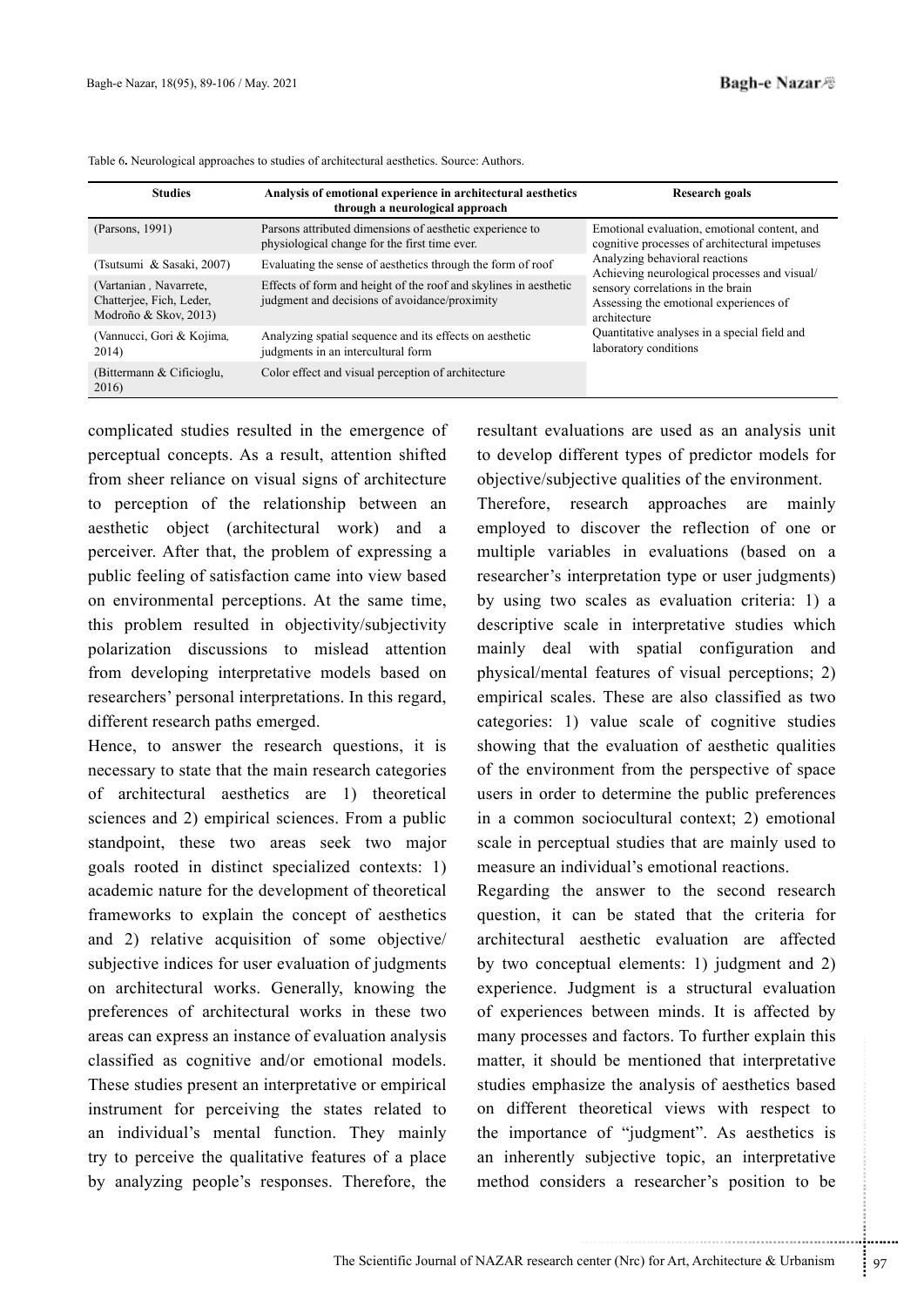that of an expert in an interpretative position in the relationship with the aesthetic world of others. However, the inter-mindfulness quality of aesthetic judgments poses a challenge to interpretive studies of architectural aesthetics including sociocultural contextualization that is visualized individually. Therefore, aesthetic encounters in cognitive/ emotional studies are subjectively "experienced". They also form a part of encounters in a perceptual/ social/cultural manner.

Moreover, in cognitive studies (including sociocultural models that consider the environment to be a product of an educated human's interpretations in a social aspect), there will be no roles for biological processes and features. However, the perceptive approach strikes a more desirable balance between biological/physical components and perceptions or judgents. Thus, it seems necessary that studies consider biological/ physical features of an environment to be impetuses that stimulate mental reactions related to aesthetics through perceptual processes or intervening cognitive (sociocultural) structures. As a result, it can be concluded that studies of aesthetic perception generally address "judgment" and "experience" as two interconnected topics that are able to include all cognitive, perceptive, and emotional capacities of an individual. Furthermore, evaluation criteria for aesthetic approaches must include the judgments that are simultaneously based on the interpretation and perception of an individual's experiences. According to the research findings, future studies need a "common scale" to evaluate aesthetics in architectural works. This concept includes the biological features of humans and the physical features of the environment in interaction as necessary components. This interaction could draw attention to perceptual attributes resulting from human "experience" of an environment, *i.e.* "perceptive experience", in the understanding of aesthetics in work. Furthermore, Berleant believes that although the necessary condition of aesthetic experience is to perceive

the environment through senses, perception will not be the sole component of cognition improving the identification of aesthetics. In fact, it is a perceptual realm that enhances awareness of aesthetics (Berleant, 2013). Saito emphasizes the importance of numerous relationships in the perceptual experience of awareness and interprets aesthetic experiences mostly through the positive outcome of a successful accomplishment resulting from an object and the mutual impact of human (Saito,  $2008$ ,  $461$ ). Therefore, assuming that the entire environment is a perceptual system, the human-architecture unity (through interaction) can be perceived as a continuous manifestation of the concept of "aesthetic experience". This concept regards the awareness of relationships between methods of sensory functions in architectural perception as well as the corresponding action/ reaction method with cognitive/emotional processes that are essential to aesthetic perception  $(Fi\varrho, 1)$ .

Therefore, this study includes a general methodological context of empirical and theoretical studies to analyze the nature of judgments on architectural aesthetics within the framework of centered attitudes. According to the research different aspects in order to identify experiencefindings of interpretative studies, the philosophical approach in empirical studies as well as emotional, phenomenological, and neurological approaches in their attitudes towards aesthetics in architecture focus more on the importance of human experiences  $(Figs. 2 \& 3)$ .

Researchers need to adopt holistic approaches to achieve theoretical proof and obtain underlying components of aesthetics in architecture. It means a combination of interpretative and empirical knowledge by which the desirable qualities of the environment and resultant values will be ready for evaluation. Hence, it is possible to observe a comprehensive outcome through the combination of positive and normative approaches in order to achieve a high analytical accuracy because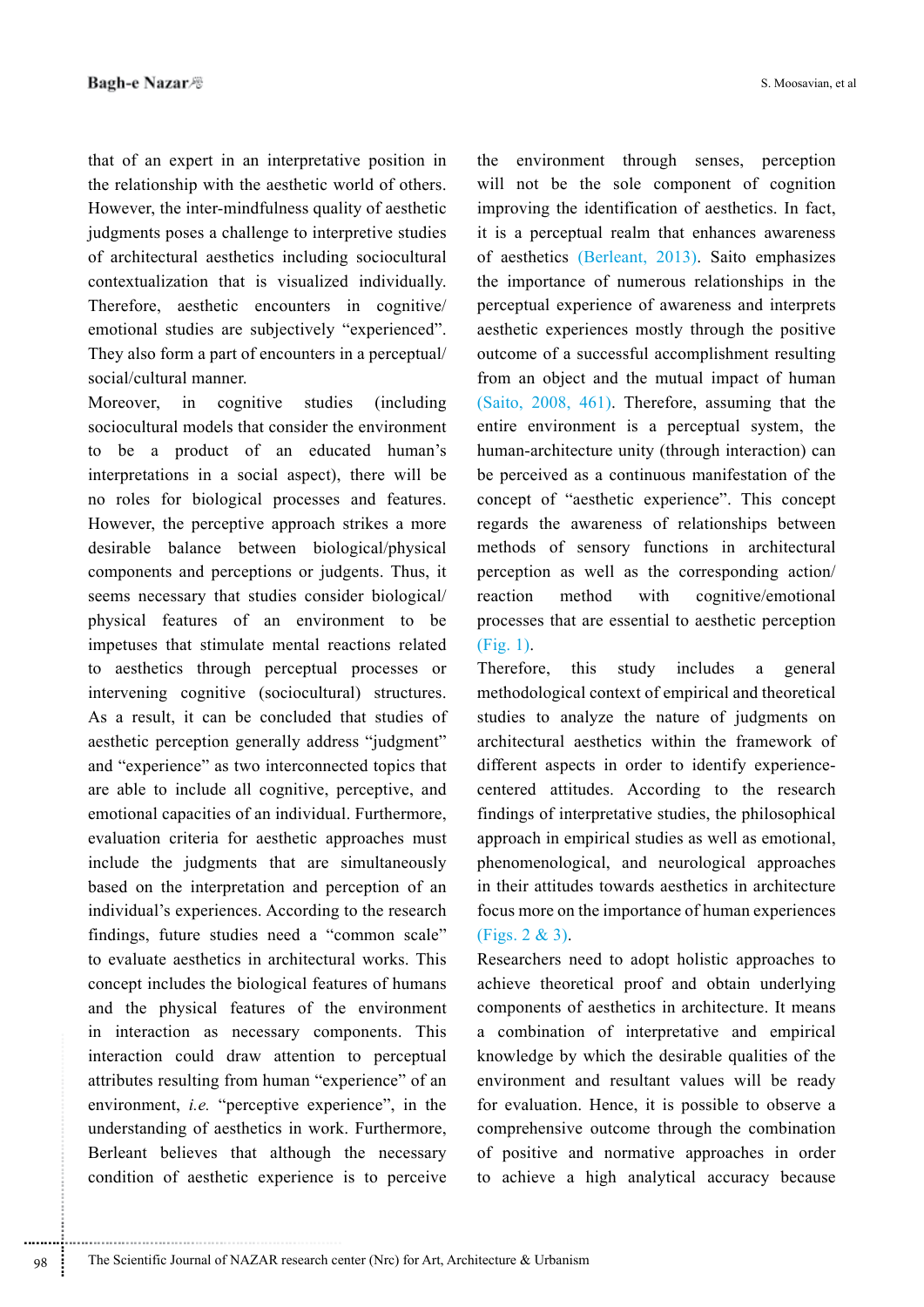#### Awareness\_hased



**Perceptual richness** 

Fig 1. An overview of human-centered research approaches in architectural aesthetics. Source: Authors.



Fig 2. Experience-orientation in different research approaches. Source: Authors.

integrating different attitudes can present high potential as an exchange center to identify novel intellectual systems for aesthetic evaluations and provide the chance to propose new theoretical hypotheses based on "anthropocentrism". Thus, methodological conventions require an in-depth knowledge of the concept of "aesthetic experience" to succeed in obtaining people's perception of a pleasant feeling in atmospheres for success. The aesthetic attitudes are then able to be integrated into different theoretical models. They are also able to shift from merely analytical or interpretative approaches to experience-orientation focusing on "human" and to include empirical perception and interpretive norms of judgments and evaluations at the same time

## **Conclusion**

tors, and flexibility in architectural<br>erefore, researchers have failed to<br>nsus on the methods of evaluating<br>architecture so far. This lack of<br>n methodology originates from the<br>nethodology originates from the<br>nethodology o According to the analysis of research approaches to architectural aesthetics, it is impossible to consider one criterion or view dominant and the consensus is unlikely too. In fact valuating an architectural work is related to awareness, expansion of different perceptual factors, and flexibility in architectural perception. Therefore, researchers have failed to reach a consensus on the methods of evaluating aesthetics in architecture so far. This lack of organization in methodology originates from the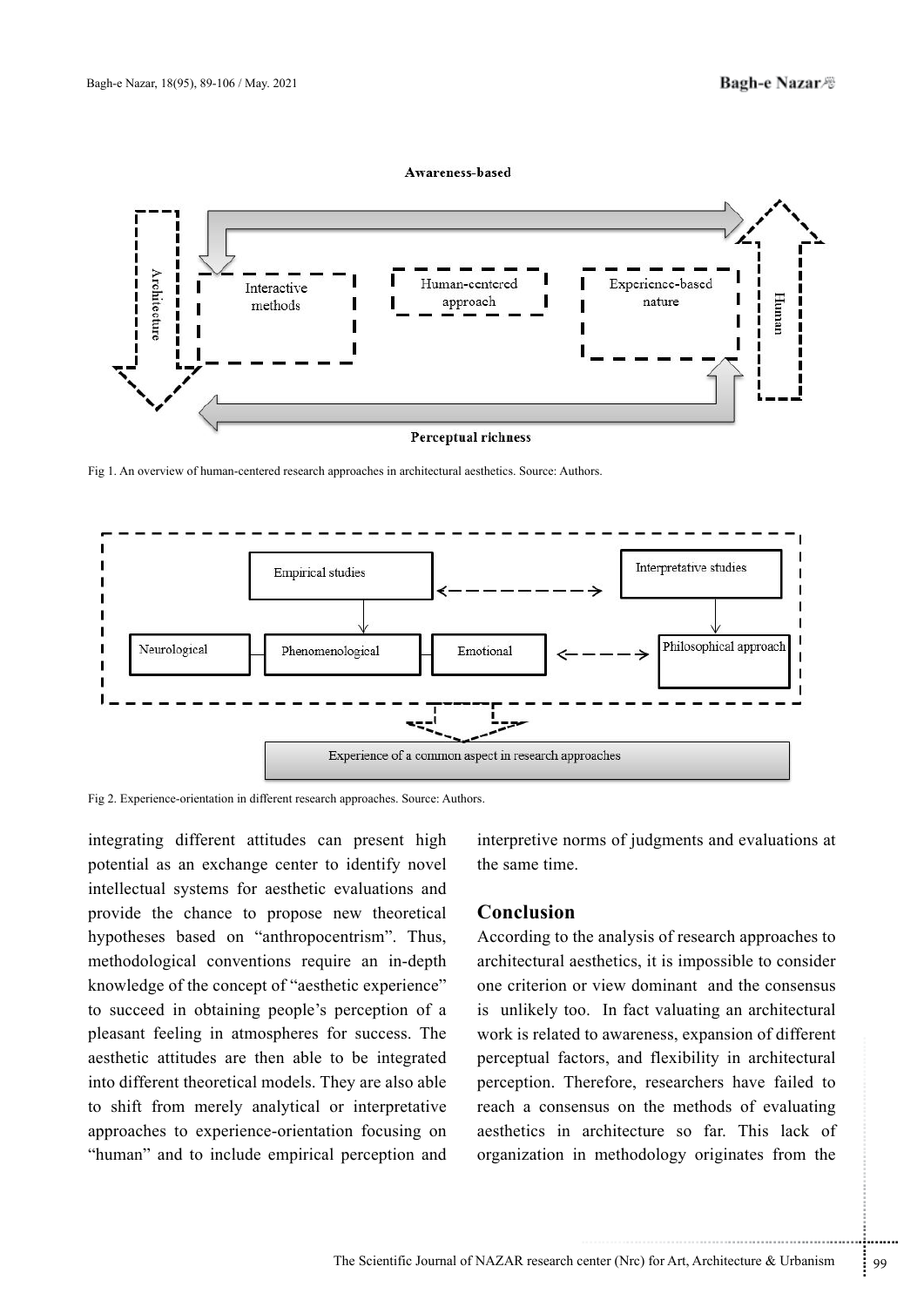

Fig 3. Structure of research approaches to aesthetics based on the human experience. Source: Authors.

ambiguity in the nature of architectural aesthetics caused by differences in analytical systems.

For this reason, various types of existing studies were discussed and classified comparatively to make the identify of methodological scope possible. In fact, the reviewed approaches not only are not incompatible with each other, but they also can be compelemented. Each of them can express a declaration of architectural aesthetic. In other words, each theoretical approach is still acceptable in its realm; however, it is impossible to perceive architectural aesthetics from human perspective merely by emphasizing one or multiple specific features of interconnected and complicated dimensions of aesthetics. It is necessary to regard the perception of "aesthetic experience" as a general

principle to perceive satisfaction with architectural .works

Over time, architectural aesthetics has become a complicated concept consisting of theoretical structures of interactions and inferences as well as the extraction of symbolic, historical, cultural, and social meanings, ethical requirements, and values. Therefore, the necessity of developing methods based on human "experience" includes all aspects of environmental experiences, including the perception of environmental pleasantness. At the same time, the raison d'être of aesthetics concept has not yet been perceived clearly, and there is no accurate scientific description regarding the nature of architectural experience. Hence, the transparency of architectural aesthetics perception phases would require further

............................................................ 100 : The Scientific Journal of NAZAR research center (Nrc) for Art, Architecture & Urbanism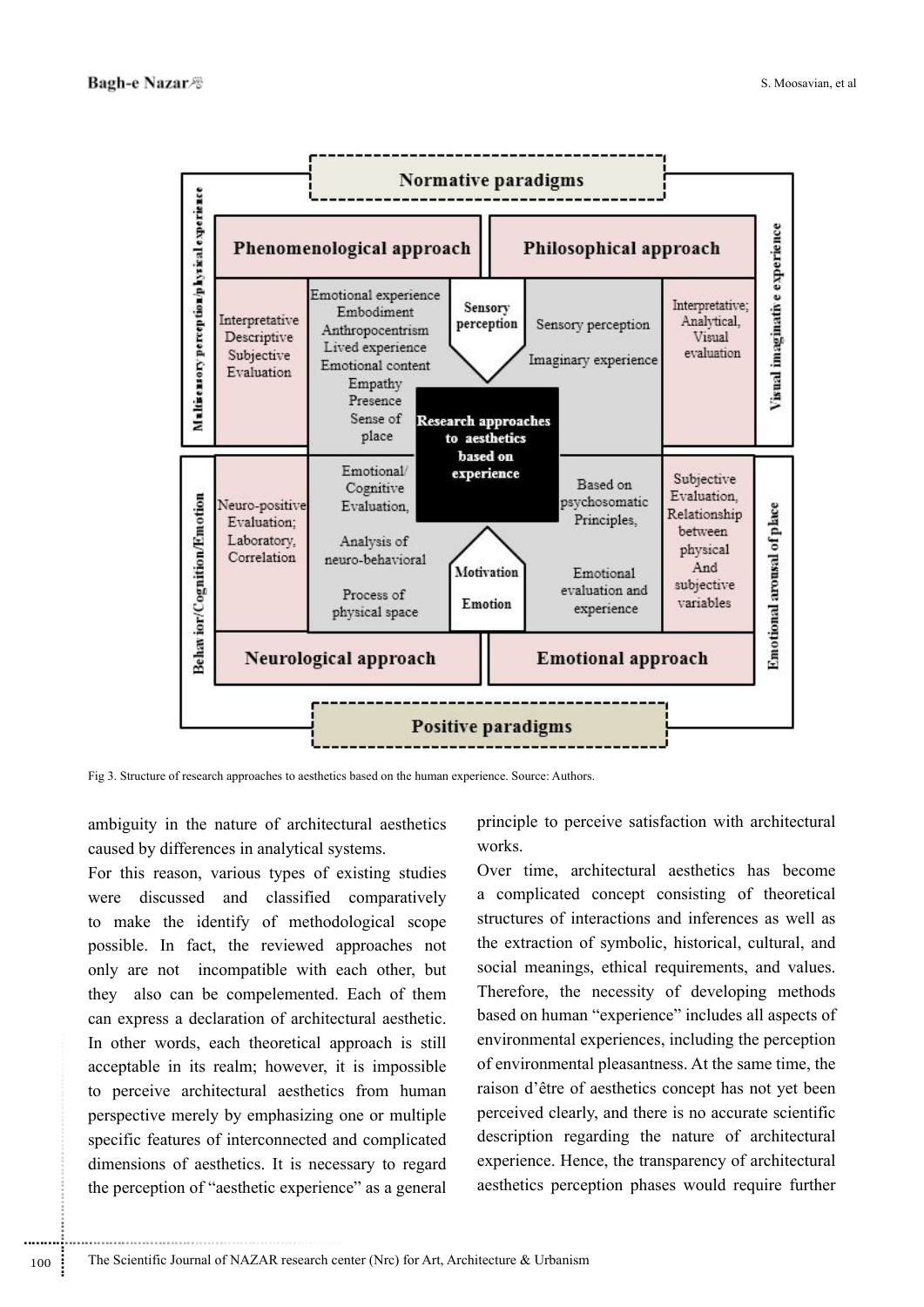studies on the perceived human experience of .architecture

This study emphasizes the expansion and development of a common scientific and comprehensive language as a solution to the use of interdisciplinary opportunities for the perception of architectural experience in order to be efficient in the better perception of methodological boundaries in the experience of aesthetics. In other words, it is necessary to organize more comprehensive frameworks to perceive the formation of architectural experience and better understand architectural aesthetics because a small number of empirical research paths, analyzed in this study, indicated that perception of architectural aesthetics would actually represent the perception of experience from an anthropocentric perspective.

In fact, a one-dimensional attitude towards approaches would make some evaluations of ethical judgments and interpretative theories not enable researchers to distinguish between different degrees of architectural aesthetics in human perception aspect. This analytical method and its justification take on an interpretative, one-dimensional, and researcher-centered form that leads to an abstract cognition. The truth is that such abstract justifications of aesthetics can separate knowledge

realism from people's lived experiences, and architectural aesthetics should not neglect to identify the effective role of "experience". Therefore, it is essential to analyze values based on "aesthetic experience" structure along with cognitive perceptive/emotional dimensions of an architectural work based on interaction with atmospheres because future studies need to identify the real world of human and architectural works for higher levels of research significance. With these descriptions in mind, the conceptualization of approaches to studies of architectural aesthetics must exceed cognitive preferences or human perceptions, and the instant evaluation of a work (which exists in a centralized, passive, and object-oriented context) should also expand. Hence, the necessity of developing methodological areas of evaluations based on human " experience" made all environmental aspects include its desirability and human welfare improvement in practice. Research attitudes must deal with studies of aesthetics through anthropocentric approaches to the consideration of multiple and dynamic perceptions within the context of an environmental, active, cooperative, and empirical discourse because this concept requires an in-depth identification of aesthetics perception from the perspective of the " perceived human experience" (Figs.  $4 \& 5$ ).



Fig. 4. The evolution of conceptual frameworks in research approaches to architectural aesthetics. Source: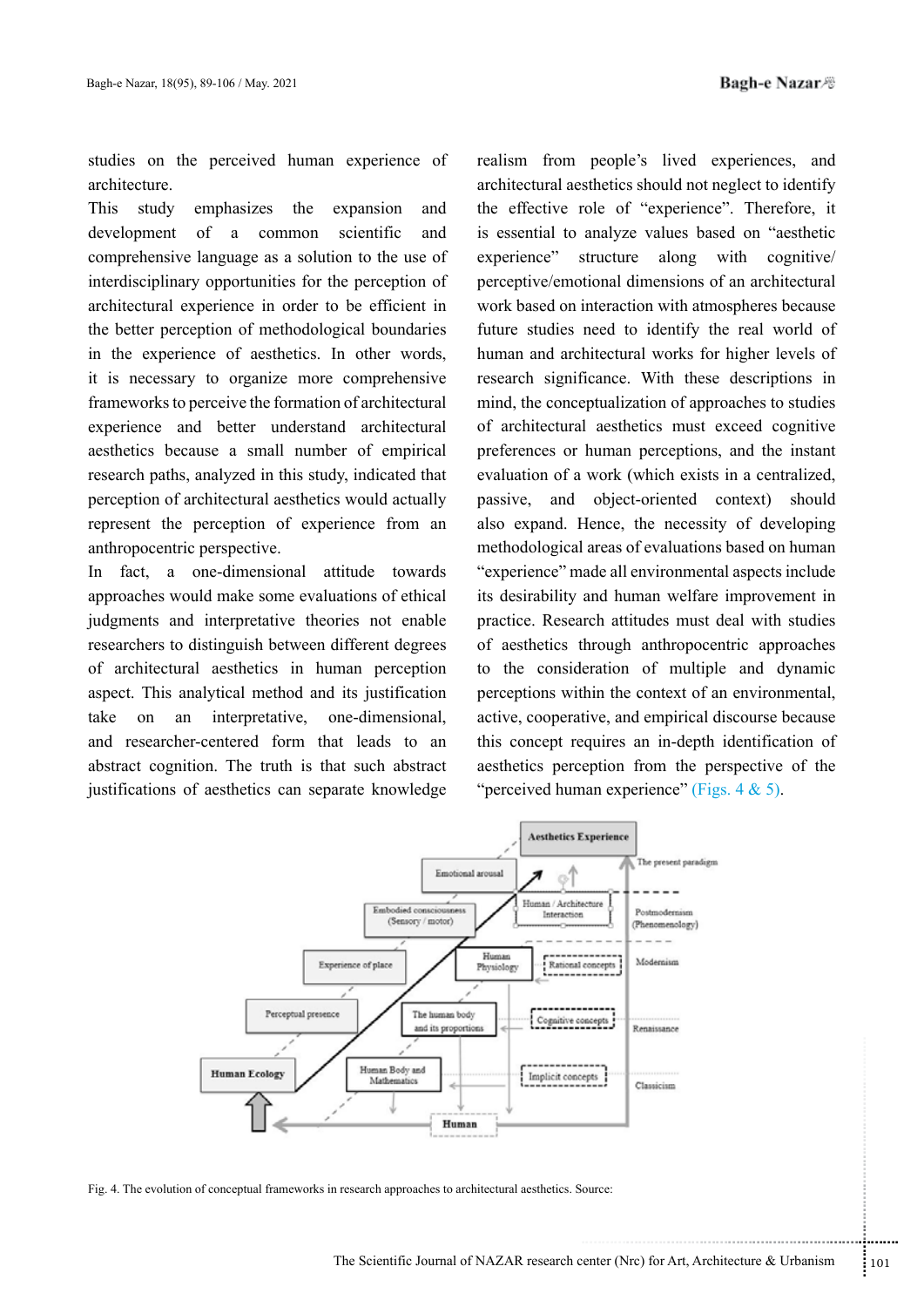

Fig. 5. The purpose of the current intellectual system in experience-<br>based-research approaches. Source: Authors.

#### **Endnotes**

1. Studies of aesthetics in architecture originated from a separate area of analytical philosophy of art in Aesthetics in Architecture by Scruton. This study presents the most regular and extensive conceptual studies on aesthetics in architecture. Inspired by Kant's aesthetic theory, Scruton explains aesthetic experience and believes that an architectural experience is a judgment on the sensory perception of something that is known as a building, the pleasantness of which is based on the same perception (Haldane, 1998, 6). According to Scruton, the most important feature of architecture lies in façade and its correlation with ornamental arts. Scruton considers the "classic architecture" pleasant aesthetics, which modernism lacks (Scruton, 1989, 94-102). Despite the scarcity of studies, the contents of this book focus merely on aesthetics in classic architecture without any extension to the modern or contemporary architecture through a balanced outlook. Based on Scruton's attitude, Winters authored Aesthetics and Architecture and discussed the conflict between theoretical, perceptual, semantic (Goodman), and social discourses as well as philosophy of language (Wittgenstein), and an ethical view based on Kant's theory: he believes that architectural perception is based on an audience's "imaginary experience" (Winters, 2007, 205).

2. In fact, architectural function and its relation with aesthetics constitute to the potential relationships that respond to social, cultural, economic, and political forces and state temporal requirements (Carlson, 1986; Stevanovic, 2011; 2013). It also makes the achievement of a consensus on the relationship between aesthetics and usefulness nearly impossible due to different functional demands.

3. Cultural theories explain preferences in specific forms thought and developed by society, culture, and personal characteristics, emphasize evaluations formed by the identification of the environment, and focus less on reactions (Steg, Vandenberg & De Groot, 2012, 64).

4. In this approach, there are aesthetic differences due to the fact that environmental preferences are formed socially through knowledge structures that are based on education and culture (Galindo & Hidalgo,  $2005$ ,  $20$ ). Therefore, conducting these studies for the importance of education and experience can provide important information on environmental optimization (Danaci, 2012, 2015; Uzunoglu, 2012). At the same time, architectural aesthetics has entered creativity and

epistemology to seek the nature of beauty; it also plays a role in education to identify aspects of aesthetic evaluation (Mako, 2012, centered evaluations. Such differences are evident in the knowledge 4). In this approach, aesthetic evaluation is introduced as specialtystructure, especially in the studies that have compared the evaluations of experts with those of non-experts (Groat, 1982; Herzog, 1992). These differences are related to the acquisition of different knowledge structures on the path of professionalization and socialization. In fact, architects have generally formed their knowledge structures based on different constructs from what the non-architects prefer (Purcell  $\&$ Nassar, 1992).

5. Globalization and regionalization are development processes that affect new outlooks of architectural aesthetics. In fact, the necessity of developing a sense of ecology for the environment focuses on the importance of developing a conscious perception, and studies address the effects of social-historical characteristics on the contemporary perception of architectural aesthetics in terms of cultural complications (Wahba, 2010). The importance of these problems includes complicated themes in relation to the environmental awareness of ecology and aesthetic principles in research areas (Kquofi & Glover, 2012). The relationship between aesthetics and ethical ideas appear to be early research contexts that regard aesthetics as the new idealization power which can practically make the development of sustainable architecture possible (Roeser, 2013)

6. Gestalt psychologists followed quantification and ranking of form and context variables in the organization of visual scope by using the "information theory" principles that would lead to formative aesthetics theories (Heath, 1968, 24). These psychologists believe that there is a direct experience of "expressive qualities" in the perception of forms and volumes. To them, these experiences do not result from the subjective association but are caused by the mutual relationship between neurological (biological) processes and environmental patterns (tension and peace) (Lang, 1987, 218).

7. Influenced by Berlyne's studies, James Russel and Mehrabian (1978) analyzed descriptive categories of emotional experiences of the environment in the 1980s and evaluated emotional states of the environment (complication, friendship, excitement, enjoyment, originality, peace, etc.) to improve knowledge. Discovering the relationship between evaluation responses and people's states, they emphasized the necessity of perceiving certain experiences such as emotional evaluations and emotional reactions of the environment more profoundly. After analyzing 105 descriptive attributes of the environment and conducting a factor analysis, they found out that pleasure (emotional value) and excitement (impact intensity) were the two main components that had the highest correlations with people's emotional reactions to the environment and represented the emotional quality model of place. After that, Ulrich's theory analyzed emotional and aesthetic reactions based on contradictions (loving/not loving) through psychological processes and human-environment interactions in the  $1990s$ .

8. This category of empirical studies presents general theories on perception mainly based on "experience" through qualitative measurements and analyzes the relationships of environmental features such as atmosphere or emotional willingness to perceive the emotional aspect of the environment and human states (body/emotions/feelings/ physique/perception). Emphasizing "embodiment" and "empathy", this category analyzes aesthetic reactions and experiences. (Robinson & Pallasmaa, 2015,177).

9. This is an index for measuring the amount of information in a message. Entropy formulas, based on order and disorder and proposed by both Shannon and Boltzmann, are known as "aesthetics equations":  $H=K \log l$ , X=-P  $\log P$  (Minai, 1993, 3).

10. In these studies, impetuses were conceptualized as constants, and users responded to them uniformly; therefore, the relationships between physical (objective) impetuses and psychological responses (public preferences) are analyzed without considering the potential experiences of intermediary processes (judgment factors) (Zube, Sell & Taylor, 1982; Daniel & Vining, 1983).

11. Since 2003, the Academy of Neuroscience for Architecture (ANFA) has supported "neuro-architecture" as a way of relating neurology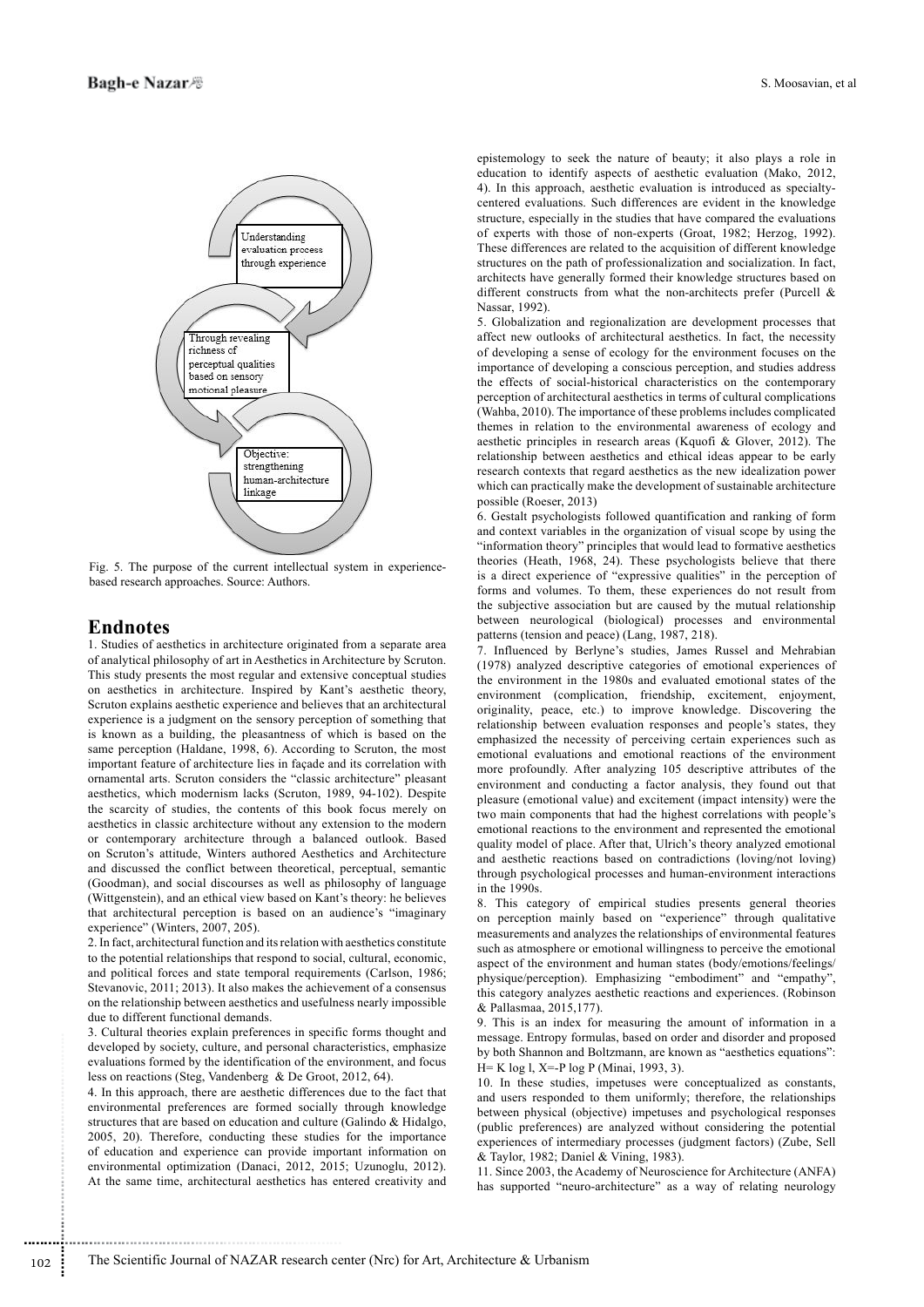and analysis of behavioral reactions (cognitive-emotional processes) to an artificial environment. For instance, out of the subjects related to multisensory perception and visualization, the concept of tactile sensation has recently been playing a central role in tactile perception and visualization of architectural evaluation (Papale et al., 2016). Recent developments in neuro-imaging technologies have facilitated the temporal/spatial mappings of aesthetic experiences in the human brain and helped develop better knowledge through perceptual signs, architectural elements, and configurations that stimulate specific aesthetic reactions. In particular, this approach highlights the scientific studies of cognitive correlations of the brain (nerve)-body related to empirical aesthetics as well as sensory/motor and emotional/feeling aspects of the human experience of perceptual objects, which mainly mean "physicality" implicitly (Robinson & Pallasmaa, 2015, 162).

## **Reference** list

• Alp, A. V. (1993). An experimental study of aesthetic response to geometric configurations of architectural space. Leonardo, 149-157.

• Appleton, J. (1987). Landscape as prospect and refuge. *The* visual elements of landscape, 39-74. Amherst: The University of Massachusetts Press.

• Arnheim, R. (1977). The dynamics of architectural form (M. Ghayomi Bidhendi, Trans). Tehran: Samt.

• Askari, M. & Behzadfar, M. (2016), Towards a pattern typology in architecture and urbanism. Methodology of Social Science and Humanities, 22 (89), 195-228.

• Berleant, A. (2013). What is aesthetic engagement? Contemporary aesthetics, 11(1), 5.

• Bermudez, J. (2011). *Empirical aesthetics: the body*  .*experiences architectural extraordinary in emotion and* Considering Research: Reflecting Upon Current Themes in Architectural Research, 369.

• Bermudez, J. & RO, B. (2012). *Extraordinary architectural experiences: comparative study of three paradigmatic cases of* sacred spaces. Montreal: International Congress on Ambiances Network.

• Bermudez, J., Krizaj, D., Lipschitz, D. L., Bueler, C. E., Rogowska, J., Yurgelun-Todd, D. & Nakamura, Y. (2017). Externally-induced meditative states: an exploratory fMRI study of architects' responses to contemplative architecture. Frontiers of architectural research, 6(2), 123-136.

• Bermudez, J. & Ro, B. (2013). Memory, Social Interaction, and Communicability in Extraordinary Experiences of Architecture. In ARCC Conference Repository.

• Bhatt, R. (2000). The significance of the aesthetic in postmodern architectural theory. Journal of Architectural Education, 53(4), 229-238.

• Bishop, A. R. (2007). Outside the square? Aesthetic response to the contemporary architecture of Federation Square, Melbourne. The Environmentalist, 27(1), 63-72.

• Bittermann, M. S. & Ciftcioglu, Ö. (2016). Visual perception

with color for architectural aesthetics. In Evolutionary Computation (CEC), 2016 IEEE Congress on (pp. 3909-3916). .IEEE

• Böhme, G. (1993). Atmosphere as the fundamental concept of a new aesthetics. Thesis eleven, 36(1), 113-126.

• Böhme, G. (2017). Atmospheric Architectures: The Aesthetics of Felt Spaces. London: Bloomsbury Publishing.

• Carlson, A. (1986). *Reconsidering the aesthetics of* architecture. Journal of Aesthetic Education, 20(4), 21-27.

• Carlson, A. (2000). Aesthetics and the environment. London: Routledge.

• Danaci, H. M. (2015). Aesthetics in Cultural Landscape and Architectural Education. Procedia-Social and Behavioral Sciences, (191), 190-195.

• Danaci, H. M. (2012). Architectural education and environmental aesthetics. Procedia-Social and Behavioral Sciences, (51), 878-882.

• Daniel, T. C. & Vining, J. (1983). Methodological issues in the assessment of landscape quality. Behavior and the natural environment, (6), 39-86.

• Devlin, A. S. (1994). Children's housing style preferences: Regional, socioeconomic, sex, and adult comparisons. Environment and Behavior, 26(4), 527-559.

· Fazeli, P. & Shakarami, A. (2014). Evaluation of Determinant Qualities Affecting Urban Landscape Aesthetics in Sustainable Urban Design (A Focus on Serial Vision Heterogeneity) Case Study: Jolfa Alley in Isfahan. Journal of Social Issues & Humanities, 2(5), 20-29.

· Galindo, M. P. & Corraliza Rodríguez, J. A. (2000). Environmental aesthetics and psychological wellbeing: Relationships between preference judgements for urban landscapes and other relevant affective responses. Psychology in Spain, 4(1), 13-27.

• Galindo, M. P. & Hidalgo, M. C. (2005). Aesthetic preferences and the attribution of meaning: Environmental categorization processes in the evaluation of urban scenes. International Journal of Psychology, 40(1), 19-26.

• Ghomeshi, M. & Jusan, M. M. (2012). Investigating architects in residential façade designs. Indoor and built different aesthetic preferences between architects and nonenvironment, 22(6), 952-964.

Nikpour, M. & Jusan, M.M. (2012).<br>
Different Aesthetic Quality of Building<br>
rchitects Perspective. *Int J Modern Eng Res*<br>
7-919.<br>
D.W., Muller-Clemm, W., Reynolds JR, D.A.J.,<br>
(i). Decoding modern architecture: A lens mod  $\bullet$  Ghomeshi, M., Nikpour, M. & Jusan, M.M. (2012). Identifying the Different Aesthetic Quality of Building Attributes From Architects Perspective. Int J Modern Eng Res (IJMER), 2(3), 917-919.

• Gifford, R., Hine, D.W., Muller-Clemm, W., Reynolds JR, D.A.J., & Shaw, K.T. (2000). Decoding modern architecture: A lens model approach for understanding the aesthetic differences of architects and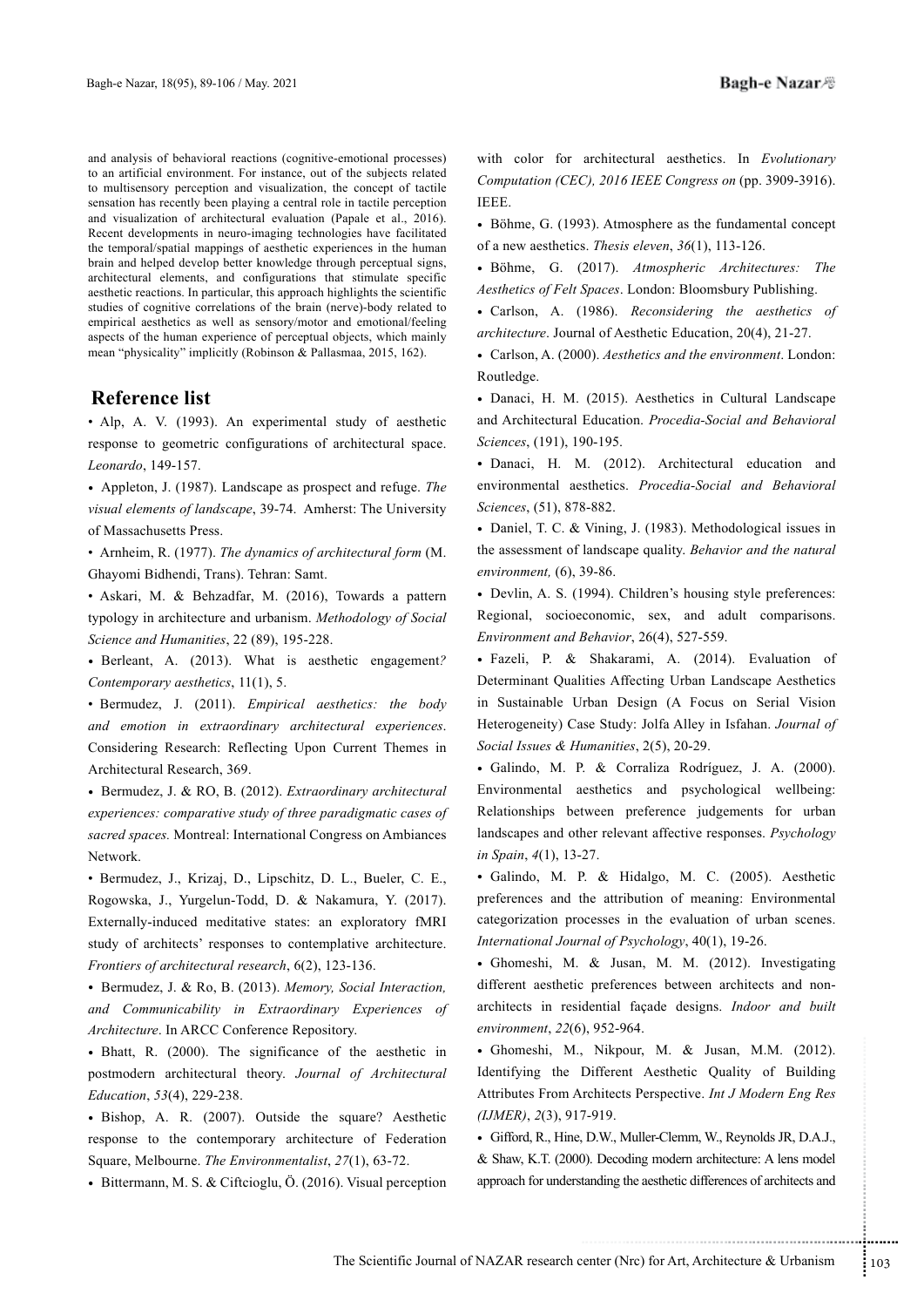laypersons. Environment and Behavior, 32(2), 163-187.

• Gjerde, M. (2010). Visual aesthetic perception and judgement of urban streetscapes. In Paper for Building a Better World: CIB World Congress. https://www.researchgate.net/profile/Darcy-Reynolds-Jr/ publication/249624426.

• Groat, L. (1982). Meaning in post-modern architecture: An examination using the multiple sorting task. Journal of Environmental Psychology, 2(1), 3-22.

• Groat, L. (1988). Contextual Compatibility in Architecture: An Issue of Personal Taste? In J. Nasar (ed.), The Visual *Quality of the Environment: Theory, Research and Application:* (228-253). Cambridge, England: Cambridge University Press.

• Groves, M. & Thorne, R. (1988). Aspects of housing preference: revisiting a cross-cultural study with the hindsight of improved data analysis. Journal of Environmental Psychology, 8(1), 45-55.

• Grütter, J. K. (1987). Ästhetik der Architektur Grundlagen der Architektur-Wahrnehmung (J. Pakzad & A.R Homayon, Trans). Tehran: Beheshti University.

• Haldane, J.J. (1998). Aesthetics of architecture. Routledge encyclopedia of philosophy. C.E. London, Routledge.

• Hall, S. Gomez, P. & Pallasma, J. (1993). Questions of perception. (A.Akbari & M. Sharifian, Trans).Tehran: Parham Naghsh.

Heath, T.F. (1968). Problems of Measurement in Environmental Aesthetics. Architectural Science Review, 11(1), 17-28.

Herzog, T. R. (1992). A cognitive analysis of preference for urban spaces. Journal of environmental psychology, 12(3), 237-248.

• Herzog, T. R. & Bosley, P. J. (1992). Tranquility and preference as affective qualities of natural environments. Journal of environmental psychology, 12(2), 115-127.

• Herzog, T. R., Kaplan, S. & Kaplan, R. (1982). The prediction of preference for unfamiliar urban places. Population and Environment, 5(1), 43-59.

• Hubbard, P. (1996). Conflicting interpretations of architecture: an empirical investigation. Journal of Environmental Psychology, 16(2), 75-92.

· Illies, C. & Ray, N. (2016). An aesthetic deontology: Accessible beauty as a fundamental obligation of architecture. Architecture Philosophy, 2(1) 64-82.

• Jafariha, R. (2017). Zibaeei-shenasiy-e manzar-e shahri [Urban landscape aesthetics]. Qazvin: University Jihad Publications.

• Jennath, K. A., & Nidhish, P. J. (2016). Aesthetic judgement and visual impact of architectural forms: a study of library buildings. Procedia Technology, 24, 1808-1818.

• Kaplan, R. & Kaplan, S. (1989). *The experience of nature:* 

A psychological perspective. Cambridge University Press.

• Kquofi, S. & Glover, R. (2011). Awareness Level of Environmental Aesthetics on KNUST Campus, Kumasi, Ghana: A Descriptive Account. Journal of Environment and Earth Science, 2(10), 84-92.

• Lagueux, M. (2004). Ethics versus aesthetics in architecture. The Philosophical Forum, 35 (2), (117-133).

• Lang, J. (1987). Creating architectural theory (A. Eynifar, Trans.). Tehran: Tehran University.

• Litvin, V. (2015). Architectural Environment Organization in the Context of Practical Aesthetics. GISAP: Technical Sciences, Construction and Architecture, (5),7-10.

• Liu, S. Y. & Chuang, H. T. (2014). A Study of Aesthetic Factors and Aesthetic Responses of the Interior Environment. International Journal of Research in Humanities, Arts and Literature, 2(9), 1-8.

• Mahdavinejad, M., Bahtooei, R., Hosseinikia, S. M., Bagheri, M., Motlagh, A. A. & Farhat, F. (2013). Aesthetics and Architectural Education and Learning Process. *Procedia-*<br>Social and Behavioral Sciences, (116), 4443-4448.

• Mann, D. A. (1979). Architecture, aesthetics, and pluralism: Theories of taste as a determinant of architectural standards. Studies in Art Education, 20(3), 15-29.

• Mako, V. (2012). Aesthetics in Architecture: Contemporary Research Issues. Beograd: University of Belgrade.

• Minai, A. T. (1993). Aesthetics, mind, and nature: A communication approach to the unity of matter and consciousness. Retrieved from: https://philpapers.org/rec/ .MINAMA

• Mallgrave, H. F. (2010). The architect's brain (K. Mardomi, & S. Ebrahimi, Trans.). Tehran: Honar-e Memari.

• Mallgrave, H. F. & Goodman, D. (2011). Architectural Theory: An Introduction (1968 to Pesent). (M. Azad Armaki, Trans). Tehran: Elm Pub.

• Nassar, J. L. (1988). Environmnet Aesthetic. Theory *Research and Applications.* New York: Cambridge University. • Nassar, J. L. (1998). The evaluative image of the city (M.

Asadi Mahchali, Trans). Tehran: Armanshahr.

• Pallasma, J. (2005). The eyes of the skin (A.R .Fakhrkonandeh, Trans.). Tehran: Cheshmeh.

• Parsons, R. (1991). The potential influences of environmental perception on human health. Journal of environmental psychology, 11(1), 1-23.

• Pérez-Gómez, A. (2016). Timely Meditations, Selected Essays on Architecture (R. Askari & N. Javaherian, & B. Behpor, Trans.). Tehran: Memar.

• Pitt, D.G. & Zube, E.H. (1987). Management of natural environments. *Handbook of environmental psychology*, (2),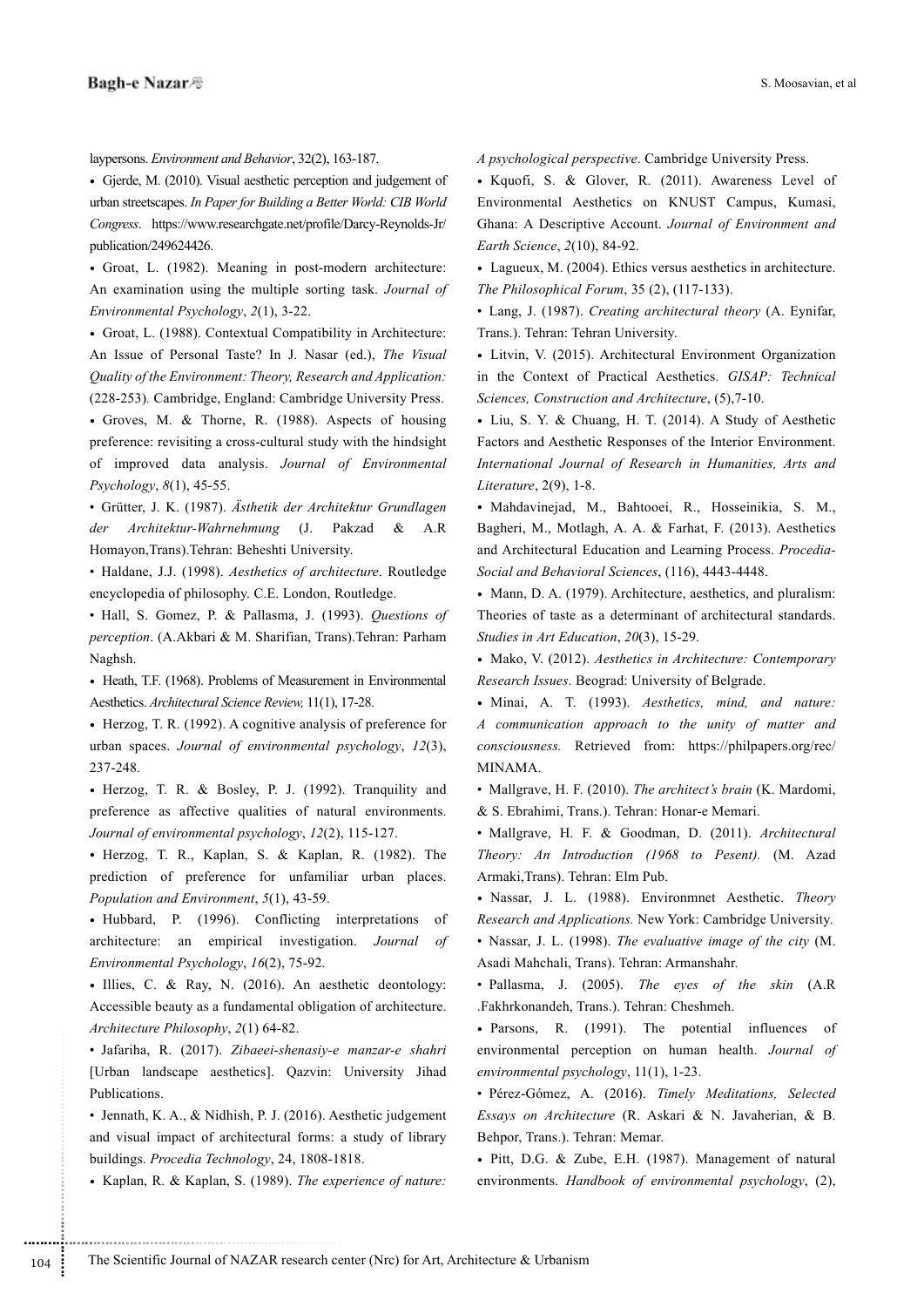1009-1042.

• Purcell, A. T. & Nasar, J. L. (1992). Experiencing other people's houses: A model of similarities and differences in environmental experience. Journal of Environmental Psychology, 12(3), 199-211.

. Purcell, A. T., Lamb, R. J., Peron, E. M. & Falchero, S. *(1994).* Preference or preferences for landscape. Journal of environmental psychology, 14(3), 195-209.

• Purcell, A. T., Peron, E. & Sanchez, C. (1998). Subcultural and cross-cultural effects on the experience of detached houses: An examination of two models of affective experience of the environment. Environment and Behavior, 30(3), 348-377.

• Raeisi, M.M, (2016). Evaluation and critique of research approaches in architecture and urbanism from Islamic perspective. Journal of Researches in Islamic Architecture,  $4(2), 1-16$ 

• Robinson, S. & Pallasmaa, J. (Eds.). (2015). Mind in architecture (R. Amir Rahimi, Trans). Tehran: Memar.

• Roeser, S. (2013). Aesthetics as a Risk Factor in Designing Architecture. In *Ethics*, *Design and Planning of the Built* Environment (93-105). Springer: Dordrecht.

• Russell, J. A. (1980). A circumplex model of affect. Journal of personality and social psychology, 39(6), 1161-1178.

• Russell, J. A. & Lanius, U. F. (1984). Adaptation level and the affective appraisal of environments. Journal of Environmental Psychology, 4(2), 119-135.

• Russell, J. A. & Mehrabian, A. (1978). Approach-avoidance and affiliation as functions of the emotion-eliciting quality of an environment. Environment and behavior, 10(3), 355-387.

• Russell, J. A., & Pratt, G. (1980). A description of the affective quality attributed to environments. Journal of personality and social psychology, 38(2), 311.

• Russell, J. A., Ward, L. M. & Pratt, G. (1981). Affective quality attributed to environments: A factor analytic study. Environment and behavior, 13(3), 259-288.

• Saito, Y. (2008). Everyday aesthetics: prosaics, the play of culture and social identities. British Journal of Aesthetics 48  $(4)$ , 461-463.

• Saunders, W. S. (1999). From taste to judgement: Multiple criteria in the evaluation of architecture. Harvard Design Magazine, (7), 1-8.

• Saunders, W. S. (2007). Judging architectural value. United States: University of Minnesota Press.

• Scruton, R. (1989). *The Aesthetics of Architecture*. New Jersey: Princeton University Press.

• Shiner, L. (2011). On aesthetics and function in architecture: the case of the "Spectacle" art museum. The Journal of Aesthetics and Art Criticism, 69(1), 31-41.

• Smith, P. F. (2003). *The dynamics of delight: Architecture* and aesthetics. London: Routledge.

• Soltani, M.<sup>4</sup> Mansouri, S.A. & Farzin, A. (2012). A comparative study on the role of pattern and experience-based concepts in architectural space. Bagh- e Nazar, 9 (21), 3-12.

• Staats, H., Gatersleben, B. & Hartig, T. (1998). Change in mood as a function of environmental design: arousal and pleasure on a simulated forest hike. Journal of Environmental Psychology, 17(4), 283-300.

• Stamps III, A. E. (1995). Stimulus and respondent factors in environmental preference. Perceptual and Motor Skills, 80(2), 668-670.

• Stamps III, A. E. (1999). Physical determinants of preferences for residential facades. *Environment and Behavior*, 31(6), 723-751.

• Steg, L; Vandenberg, A.E. & De Groot, J.I.M.  $(2012)$ . Environmental Psychology. (S. Barzegar, & A. Shahpari, Trans.). Tehran: Fekreno.

• Stevanović, V. (2011). Cultural based preconceptions in aesthetic experience of architecture. Spatium, (26), 20-25.

• Stevanović, V. (2013). Ideological assumptions in aesthetic judgment of architecture. Spatium, (30), 40-46.

• Thakur, A. (2007). Making a Place for Pragmatics in Art and Aesthetics in Architecture. *Nature*, 1 (1), 8-13.

• Thomas, E. (2015). The Beauties of Architecture. A Companion to Ancient Aesthetics, (121), 274.

• Tsutsumi, K. & Sasaki, K. (2007). Study on shape creation of building's roof by evaluating aesthetic sensibility. Mathematics and Computers in Simulation, 77(5-6), 487-498.

• Uzunoglu, S. S. (2012). Aesthetics and Architectural Education. Procedia-Social and Behavioral Sciences, (51), 90-98.

• Vartanian, O., Navarrete, G., Chatterjee, A., Fich, L. B., Leder, H., Modroño, C., ... & Skov, M. (2013). Impact of contour on aesthetic judgments and approach-avoidance decisions in architecture. Proceedings of the National Academy of Sciences,  $110$  (Supplement 2), 10446-10453.

Expections. Journal of environmental psychology,<br>
Gori, S. & Kojima, H. (2014). The spatial<br>
ence the aesthetic judgment of buildings<br>
genitive neuroscience, 5(3-4), 143-149.<br>
(2010). *Friendly and Beautiful: Environmental* • Vartanian, O., Navarrete, G., Chatterjee, A., Fich, L. B., Gonzalez-Mora, J. L., Leder, H. ... & Skov, M. (2015). Architectural design and the brain: effects of ceiling height avoidance decisions. *Journal of environmental psychology*, and perceived enclosure on beauty judgments and approach- $(41), 10-18.$ 

• Vannucci, M., Gori, S. & Kojima, H. (2014). The spatial frequencies influence the aesthetic judgment of buildings transculturally. Cognitive neuroscience, 5(3-4), 143-149.

• Wahba, S.M.E D. (2010). Friendly and Beautiful: Environmental